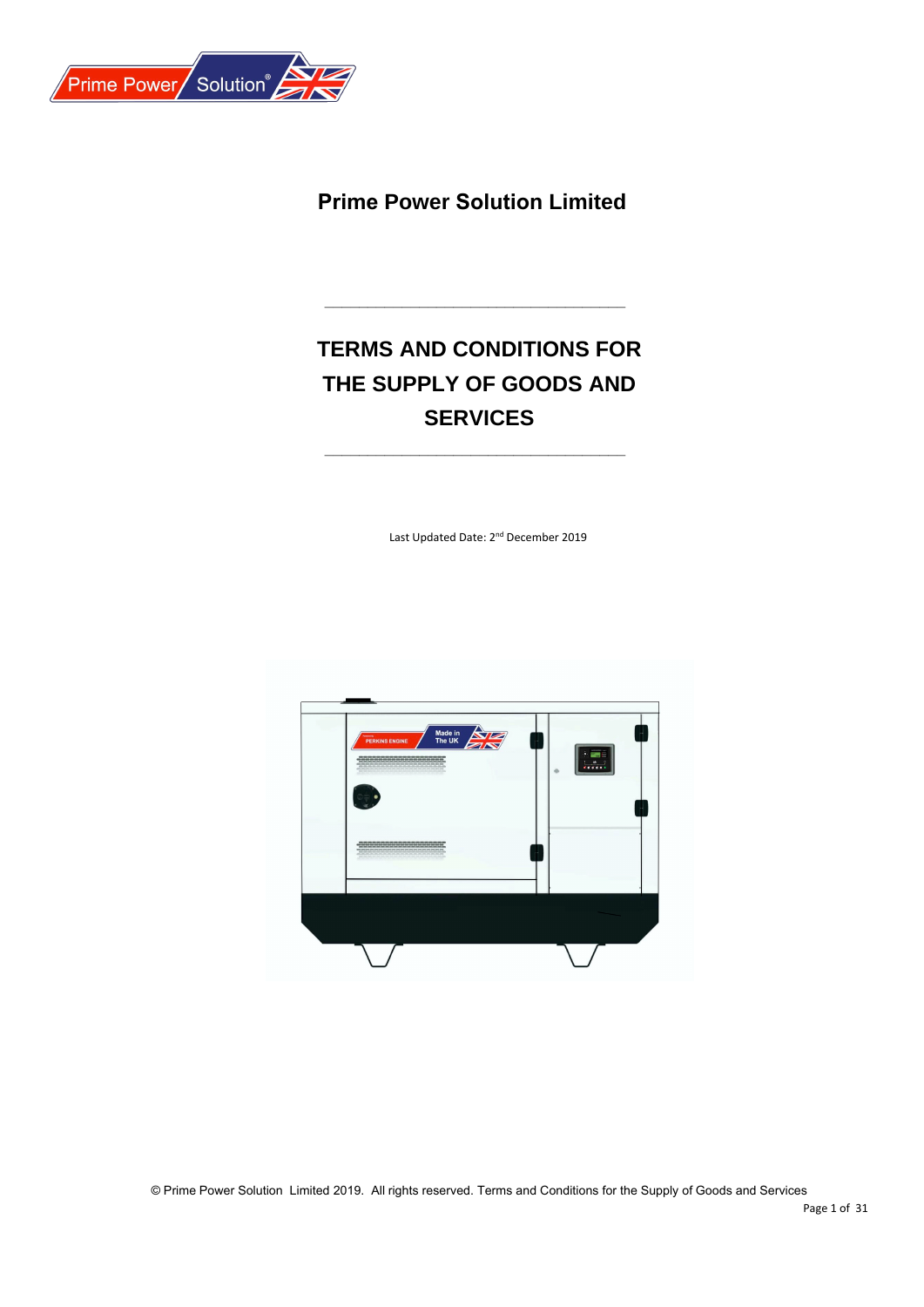

## <span id="page-1-0"></span>**CONTENTS**

|  | 1.  |  |  |  |  |  |  |
|--|-----|--|--|--|--|--|--|
|  | 2.  |  |  |  |  |  |  |
|  | 3.  |  |  |  |  |  |  |
|  |     |  |  |  |  |  |  |
|  |     |  |  |  |  |  |  |
|  | 4.  |  |  |  |  |  |  |
|  | 5.  |  |  |  |  |  |  |
|  |     |  |  |  |  |  |  |
|  |     |  |  |  |  |  |  |
|  | 6.  |  |  |  |  |  |  |
|  | 7.  |  |  |  |  |  |  |
|  | 8.  |  |  |  |  |  |  |
|  | 9.  |  |  |  |  |  |  |
|  | 10. |  |  |  |  |  |  |
|  |     |  |  |  |  |  |  |
|  |     |  |  |  |  |  |  |
|  | 11. |  |  |  |  |  |  |
|  | 12. |  |  |  |  |  |  |
|  | 13. |  |  |  |  |  |  |
|  | 14. |  |  |  |  |  |  |
|  | 15. |  |  |  |  |  |  |
|  | 16. |  |  |  |  |  |  |
|  | 17. |  |  |  |  |  |  |
|  |     |  |  |  |  |  |  |
|  | 18. |  |  |  |  |  |  |
|  |     |  |  |  |  |  |  |
|  |     |  |  |  |  |  |  |
|  | 19. |  |  |  |  |  |  |
|  | 20. |  |  |  |  |  |  |
|  | 21. |  |  |  |  |  |  |
|  |     |  |  |  |  |  |  |
|  |     |  |  |  |  |  |  |
|  | 22. |  |  |  |  |  |  |
|  |     |  |  |  |  |  |  |
|  |     |  |  |  |  |  |  |
|  | 23. |  |  |  |  |  |  |
|  | 24. |  |  |  |  |  |  |
|  | 25. |  |  |  |  |  |  |
|  | 26. |  |  |  |  |  |  |
|  | 27. |  |  |  |  |  |  |
|  | 28. |  |  |  |  |  |  |
|  | 29. |  |  |  |  |  |  |
|  | 30. |  |  |  |  |  |  |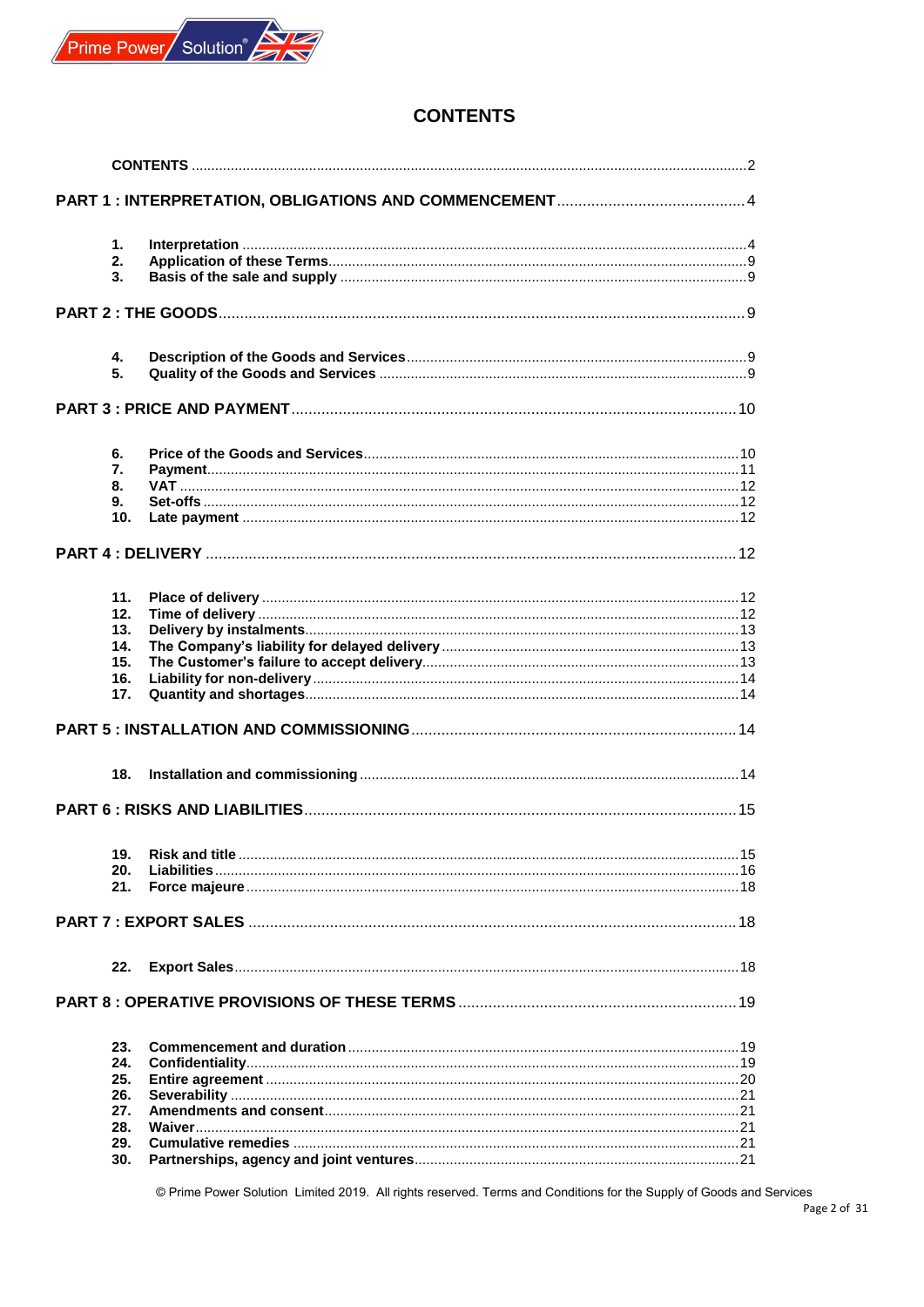

| 31. |  |
|-----|--|
| 32. |  |
| 33. |  |
| 34. |  |
| 35. |  |
| 36. |  |
|     |  |
| 37. |  |
| 38. |  |
| 39. |  |
| 40. |  |
|     |  |
| 41. |  |
| 42. |  |
| 43. |  |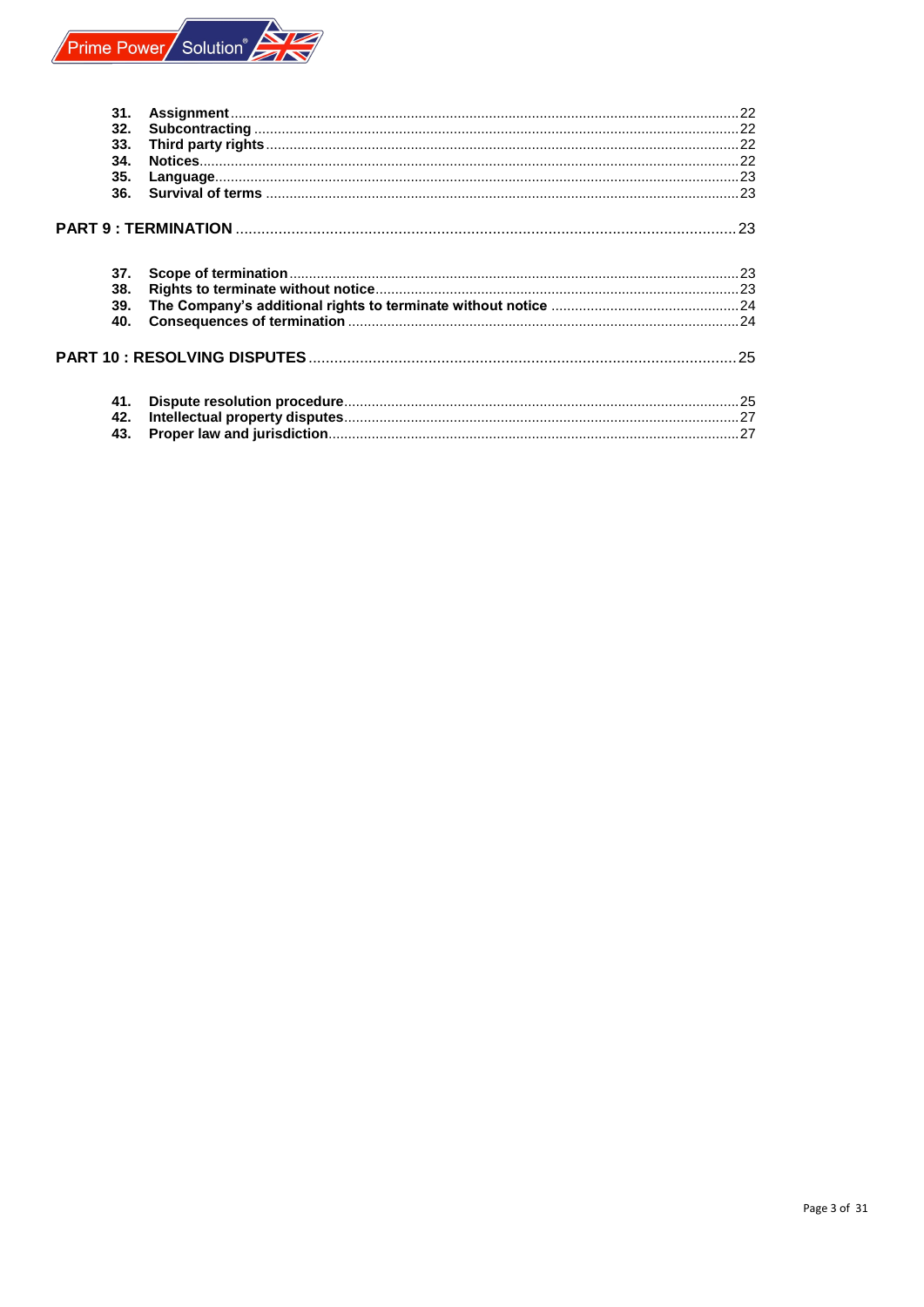## <span id="page-3-0"></span>**PART 1 : INTERPRETATION, OBLIGATIONS AND COMMENCEMENT**

## <span id="page-3-1"></span>**1. Interpretation**

1.1. In these Terms the following words and expressions shall have the following meanings unless inconsistent with the context:

| Term                          | <b>Meaning</b>                                                                                                                                 |  |  |  |  |  |
|-------------------------------|------------------------------------------------------------------------------------------------------------------------------------------------|--|--|--|--|--|
| Company                       | Prime Power Solution Limited, a company registered in England and                                                                              |  |  |  |  |  |
|                               | Wales with company number 7193695 and whose registered office is at 61                                                                         |  |  |  |  |  |
|                               | Mosley Street, Manchester M2 3HZ, United Kingdom                                                                                               |  |  |  |  |  |
| <b>Customer</b>               | The person, firm, company or other body who purchases the Goods or                                                                             |  |  |  |  |  |
|                               | Services from the Company.                                                                                                                     |  |  |  |  |  |
| <b>Affected Party</b>         | a party affected by a Force Majeure Event who serves a notice to that effect                                                                   |  |  |  |  |  |
|                               | in accordance with these Terms.                                                                                                                |  |  |  |  |  |
| <b>Applicable Law</b>         | any applicable statute, ordinance, Act or other rule, regulation or by-law or                                                                  |  |  |  |  |  |
|                               | any rule, code or direction having a force of law or any regulatory licence,                                                                   |  |  |  |  |  |
|                               | consent permit authorisation or other approval including any conditions                                                                        |  |  |  |  |  |
|                               | attached.                                                                                                                                      |  |  |  |  |  |
| <b>Bank</b>                   | Barclays Bank plc                                                                                                                              |  |  |  |  |  |
| <b>Change of Control</b>      | any event where the Customer becomes a Subsidiary of any other company                                                                         |  |  |  |  |  |
|                               | other than that which results in control passing to a company, that                                                                            |  |  |  |  |  |
|                               | immediately prior to the change in question, was an affiliate of the Customer.                                                                 |  |  |  |  |  |
| <b>Commencement Date</b>      | the date set out at the head of these Terms.                                                                                                   |  |  |  |  |  |
| Company                       | Staff employed by the Company                                                                                                                  |  |  |  |  |  |
| <b>Representative</b>         |                                                                                                                                                |  |  |  |  |  |
| <b>Customer's Staff</b>       | Staff engaged by the Customer.                                                                                                                 |  |  |  |  |  |
| Terms                         | the standard terms and conditions of supply contained in these Terms, as                                                                       |  |  |  |  |  |
|                               | amended, supplemented or novated from time to time, and including the<br>Schedules to these Terms, and, unless the context otherwise requires, |  |  |  |  |  |
|                               | including any special terms and conditions agreed in writing between the                                                                       |  |  |  |  |  |
|                               | Company and the Customer                                                                                                                       |  |  |  |  |  |
| <b>Confidential</b>           | information marked "confidential" or which may reasonably be supposed to                                                                       |  |  |  |  |  |
| <b>Information</b>            | be confidential that may become known to the Customer from the Company                                                                         |  |  |  |  |  |
|                               | or the Company's Group and which relates to the Company or the                                                                                 |  |  |  |  |  |
|                               | Company's Group, including without limitation any information :                                                                                |  |  |  |  |  |
|                               | " of a confidential nature (including trade secrets and information of                                                                         |  |  |  |  |  |
|                               | commercial value); or                                                                                                                          |  |  |  |  |  |
|                               | • relating to the operation of a Contract; or                                                                                                  |  |  |  |  |  |
|                               | • relating to the business, affairs, other customers, clients, suppliers, plans,                                                               |  |  |  |  |  |
|                               | operations, intentions or market opportunities of the Company or of the                                                                        |  |  |  |  |  |
|                               | Company's Group; or                                                                                                                            |  |  |  |  |  |
|                               | • concerning the existence and provisions of these Terms.                                                                                      |  |  |  |  |  |
| <b>Confidentiality Period</b> | the period from the Commencement Date until a period of 5 years after the                                                                      |  |  |  |  |  |
|                               | termination of these Terms.                                                                                                                    |  |  |  |  |  |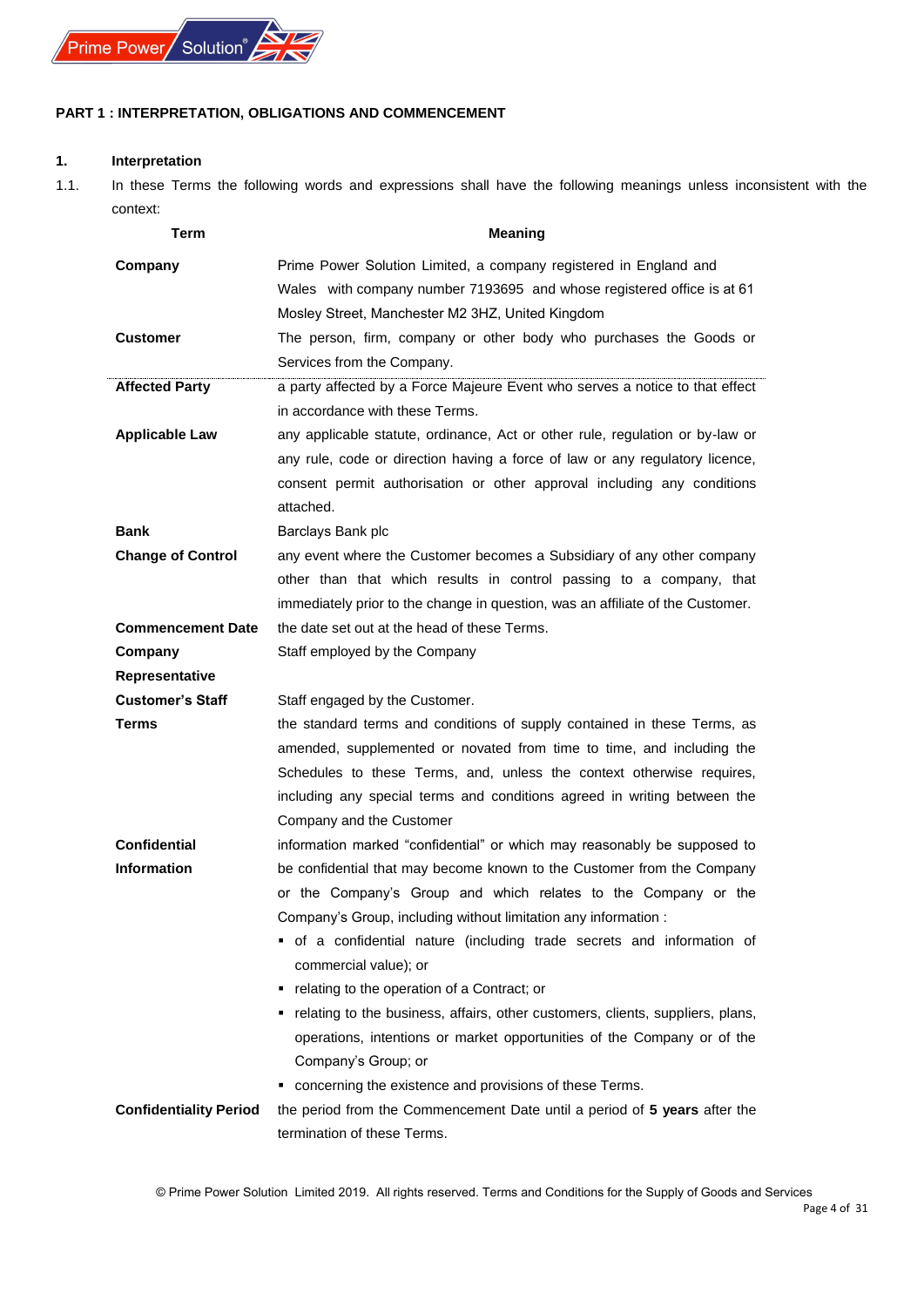| Term                                          | <b>Meaning</b>                                                                                                                                                                                                                                                                                                                                                                            |  |  |  |  |
|-----------------------------------------------|-------------------------------------------------------------------------------------------------------------------------------------------------------------------------------------------------------------------------------------------------------------------------------------------------------------------------------------------------------------------------------------------|--|--|--|--|
| <b>Consumer</b>                               | The meaning in the unfair Terms in Consumer Contracts Regulations 1999                                                                                                                                                                                                                                                                                                                    |  |  |  |  |
| <b>Consequences of</b><br><b>Termination</b>  | those consequences set out at Part 9.                                                                                                                                                                                                                                                                                                                                                     |  |  |  |  |
| <b>Contract</b>                               | Any contract between the Company and the Customer for the sale and<br>purchase of the Goods or services, incorporating these Terms                                                                                                                                                                                                                                                        |  |  |  |  |
| Day                                           | a period of 24 hours.                                                                                                                                                                                                                                                                                                                                                                     |  |  |  |  |
| <b>Dispute</b>                                | a dispute notified by one party to the other in writing and stated as being a<br>dispute.                                                                                                                                                                                                                                                                                                 |  |  |  |  |
| <b>Delivery Point</b>                         | The Company's place of business, unless agreed otherwise                                                                                                                                                                                                                                                                                                                                  |  |  |  |  |
| <b>Dispute Resolution</b><br><b>Procedure</b> | the procedure for resolving Disputes set out at Part 10.                                                                                                                                                                                                                                                                                                                                  |  |  |  |  |
| <b>Force Majeure Event</b>                    | • any Act of God including but not limited to fire, flood, explosion,<br>earthquake, windstorm or other natural disaster; or                                                                                                                                                                                                                                                              |  |  |  |  |
|                                               | any act of any sovereign power including but not limited to war, threat of or<br>preparation for war, armed conflict, invasion, act of foreign enemies,<br>hostilities (whether war be declared or not); or                                                                                                                                                                               |  |  |  |  |
|                                               | • terrorist attack, civil war, rebellion, revolution, insurrection, military or                                                                                                                                                                                                                                                                                                           |  |  |  |  |
|                                               | usurped power; or                                                                                                                                                                                                                                                                                                                                                                         |  |  |  |  |
|                                               | • confiscation, nationalisation, requisition, destruction, or damaged property<br>by or under the order of any government or public or local authority; or                                                                                                                                                                                                                                |  |  |  |  |
|                                               | imposition of government sanction, embargo, the breaking off of diplomatic<br>relations or similar action; or                                                                                                                                                                                                                                                                             |  |  |  |  |
|                                               | · law, judgment, order, decree; or                                                                                                                                                                                                                                                                                                                                                        |  |  |  |  |
|                                               | " embargo, blockade, labour dispute (other than a dispute induced by the<br>party so incapacitated) including but not limited to strike, lockout or<br>boycott; or                                                                                                                                                                                                                        |  |  |  |  |
|                                               | interruption or failure of utility service including but not limited to electric                                                                                                                                                                                                                                                                                                          |  |  |  |  |
|                                               | power, gas, water or telephone service; or                                                                                                                                                                                                                                                                                                                                                |  |  |  |  |
|                                               | • failure of the transportation of any personnel equipment, machinery supply<br>or material required by a party for these Terms; or                                                                                                                                                                                                                                                       |  |  |  |  |
|                                               | nuclear, chemical or biological contamination or sonic boom; or<br>٠                                                                                                                                                                                                                                                                                                                      |  |  |  |  |
|                                               | • breach of contract by any essential personnel; or                                                                                                                                                                                                                                                                                                                                       |  |  |  |  |
|                                               | any other matter or cause beyond the reasonable control of a party<br>claiming to be affected by such an event.                                                                                                                                                                                                                                                                           |  |  |  |  |
| <b>Force Majeure Period</b>                   | 60 days.                                                                                                                                                                                                                                                                                                                                                                                  |  |  |  |  |
| Goods                                         | any goods agreed in the Contract to be supplied by or on behalf of the<br>Company to a Customer                                                                                                                                                                                                                                                                                           |  |  |  |  |
| Group                                         | in relation to a company, that company, any company of which it is a<br>Subsidiary (its holding company), and any other Subsidiary of such holding<br>company; and each company in a group is a member of the group. Unless<br>the context requires otherwise, the application of the definition of Group to<br>any company at any time shall apply to the company as it is at that time. |  |  |  |  |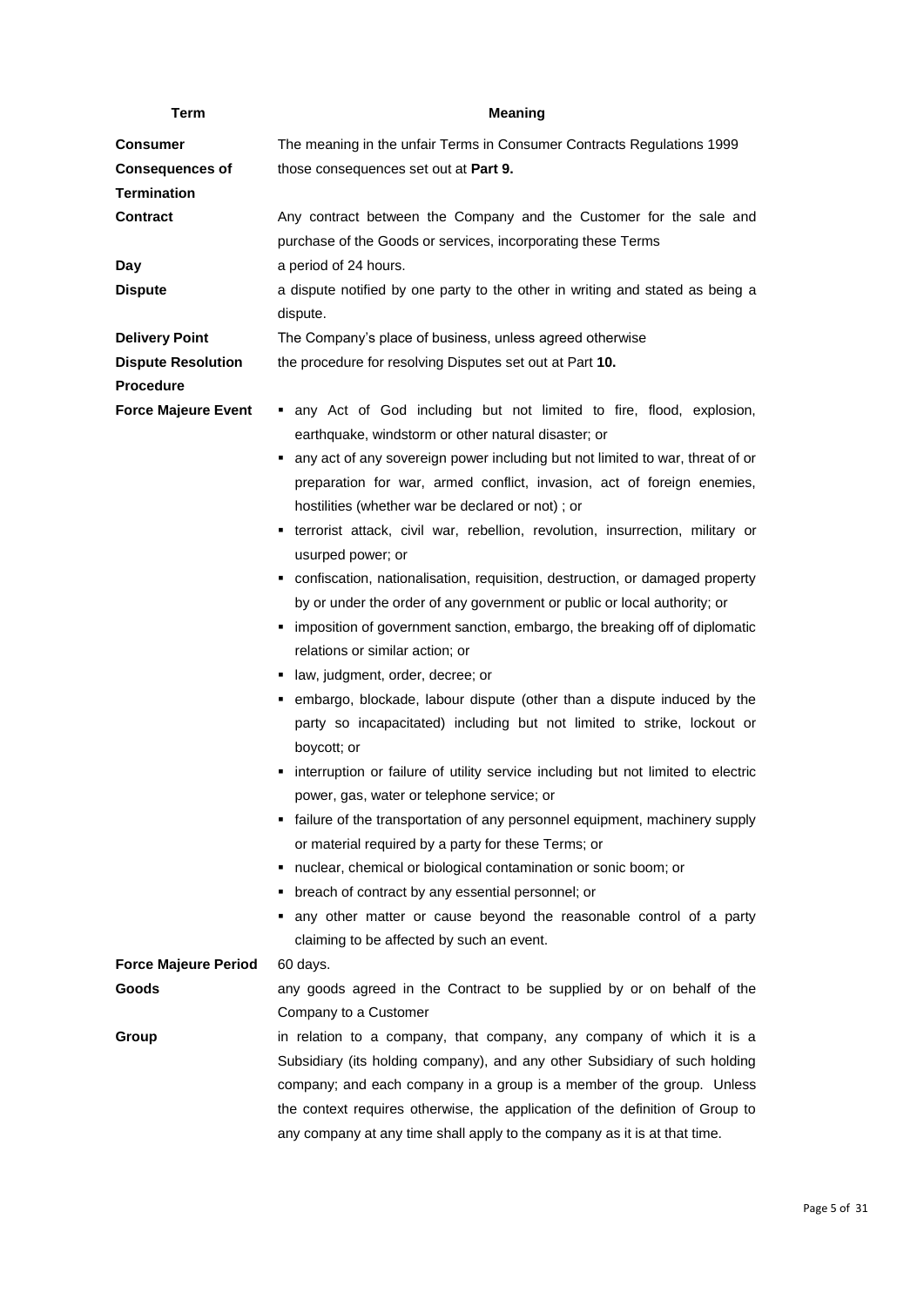

| Term                    | <b>Meaning</b>                                                                                                                                                                                                                                                                                                                                                                                                                                                                                                                                                                                                                                                                                                                                                                                                                                                                          |  |  |  |  |  |  |
|-------------------------|-----------------------------------------------------------------------------------------------------------------------------------------------------------------------------------------------------------------------------------------------------------------------------------------------------------------------------------------------------------------------------------------------------------------------------------------------------------------------------------------------------------------------------------------------------------------------------------------------------------------------------------------------------------------------------------------------------------------------------------------------------------------------------------------------------------------------------------------------------------------------------------------|--|--|--|--|--|--|
| <b>INCOTERMS</b>        | the international rules for the interpretation of trade terms of the International                                                                                                                                                                                                                                                                                                                                                                                                                                                                                                                                                                                                                                                                                                                                                                                                      |  |  |  |  |  |  |
| <b>Insolvency Event</b> | Chambers of Commerce as in force at the date when the Contract is made.<br>becoming unable to pay its debts as and when they fall due, within the<br>meaning of Section 518 of the Companies Act 1985 or being deemed<br>so within the meaning of section 123 of the Insolvency Act 1986; or<br>going into liquidation either compulsory or voluntarily (save for the<br>٠<br>purpose of a bona fide reconstruction or amalgamation); or<br>commencing negotiations with all or any class of its creditors with a<br>٠<br>view to rescheduling any of its debts; or<br>convening a meeting of creditors (whether formal or informal); or<br>٠<br>having a petition presented, resolution passed, or order made,<br>٠<br>convening a meeting for the purpose of passing a resolution, or any<br>analogous proceedings are taken for its winding-up, administration or<br>dissolution; or |  |  |  |  |  |  |
|                         | having a liquidator, administrator, administrative receiver or receiver<br>٠<br>appointed in respect of the whole or any substantial part of its assets or<br>undertakings; or                                                                                                                                                                                                                                                                                                                                                                                                                                                                                                                                                                                                                                                                                                          |  |  |  |  |  |  |
|                         | having a creditor or encumbrancer attaching or taking possession of, or<br>٠<br>a distress, execution, sequestration or such other process being levied<br>or enforced on or sued against, all or any part of its business or assets<br>and such attachment or process not being discharged within 14 days;<br>or                                                                                                                                                                                                                                                                                                                                                                                                                                                                                                                                                                       |  |  |  |  |  |  |
|                         | taking the benefit of any statutory provision for the time being in force<br>٠<br>for the relief of insolvent debtors; or                                                                                                                                                                                                                                                                                                                                                                                                                                                                                                                                                                                                                                                                                                                                                               |  |  |  |  |  |  |
|                         | (where the Customer is an individual) having a bankruptcy, order made<br>٠<br>against the Customer; or                                                                                                                                                                                                                                                                                                                                                                                                                                                                                                                                                                                                                                                                                                                                                                                  |  |  |  |  |  |  |
|                         | (where the Customer is a firm) a partner in the Customer becoming<br>٠<br>subject to any of the matters listed in this definition Event; or<br>proposing or making any arrangement or composition with, or any<br>٠                                                                                                                                                                                                                                                                                                                                                                                                                                                                                                                                                                                                                                                                     |  |  |  |  |  |  |
|                         | assignment for the benefit of, its creditors; or<br>becoming subject to any analogous event or proceedings to those<br>٠<br>above in any applicable jurisdiction; or<br>threatening to do any of the events listed above.<br>٠                                                                                                                                                                                                                                                                                                                                                                                                                                                                                                                                                                                                                                                          |  |  |  |  |  |  |
| <b>Insurance Policy</b> | policy or policies of insurance with policy limits and provisions<br>٠<br>conforming to such requirements as the Company may from time to<br>time prescribe which is                                                                                                                                                                                                                                                                                                                                                                                                                                                                                                                                                                                                                                                                                                                    |  |  |  |  |  |  |
|                         | effected by the Customer in accordance with these Terms; and<br>٠<br>upon customary and usual terms and conditions prevailing for the time<br>٠<br>being in the insurance market; and                                                                                                                                                                                                                                                                                                                                                                                                                                                                                                                                                                                                                                                                                                   |  |  |  |  |  |  |
|                         | with reputable insurers lawfully carrying on such insurance business in<br>٠<br>the United Kingdom; and                                                                                                                                                                                                                                                                                                                                                                                                                                                                                                                                                                                                                                                                                                                                                                                 |  |  |  |  |  |  |
|                         | for any one occurrence or series of occurrences arising out of any one                                                                                                                                                                                                                                                                                                                                                                                                                                                                                                                                                                                                                                                                                                                                                                                                                  |  |  |  |  |  |  |

## Page 6 of 31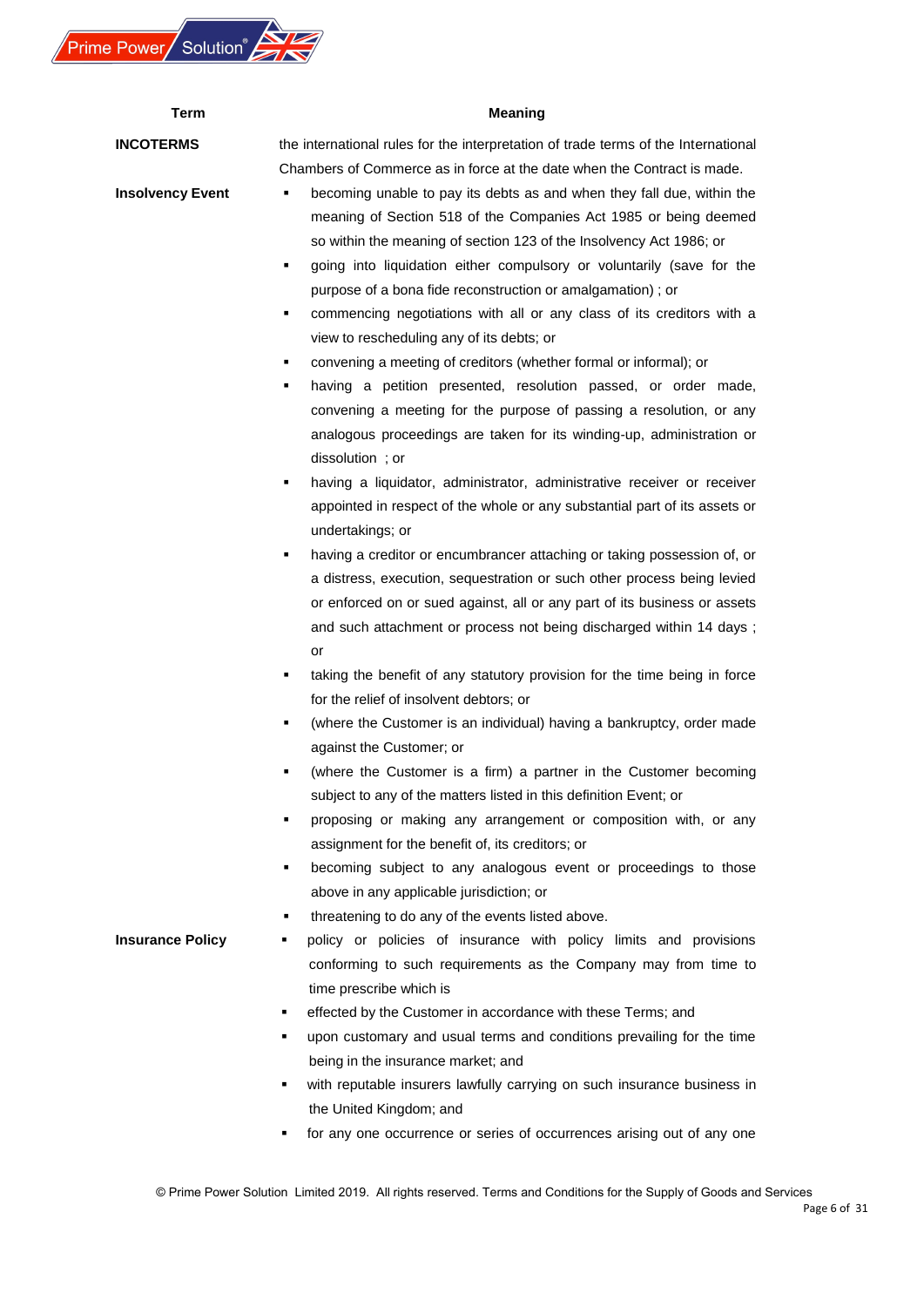

| Term                    | <b>Meaning</b>                                                                    |  |  |  |  |  |
|-------------------------|-----------------------------------------------------------------------------------|--|--|--|--|--|
|                         | event.                                                                            |  |  |  |  |  |
| <b>Interest Rate</b>    | the higher of:                                                                    |  |  |  |  |  |
|                         | 3% above the then daily base lending rate of the Bank; or<br>٠                    |  |  |  |  |  |
|                         | 8% per year.<br>٠                                                                 |  |  |  |  |  |
| <b>IPR</b>              | all vested contingent and future intellectual property rights including but not   |  |  |  |  |  |
|                         | limited to copyright, trademarks, service marks, design rights (whether           |  |  |  |  |  |
|                         | registered or unregistered), patents, know-how, trade secrets, inventions,        |  |  |  |  |  |
|                         | get-up, database rights and any applications for the protection or registration   |  |  |  |  |  |
|                         | of these rights and all renewals and extensions, existing in any part of the      |  |  |  |  |  |
|                         | world whether now known or in the future created to which party claiming IPR      |  |  |  |  |  |
|                         | may be entitled.                                                                  |  |  |  |  |  |
| <b>Judgment Limit</b>   | £100,000,00 (ONE HUNDRED THOUSAND POUNDS).                                        |  |  |  |  |  |
| Liabilities             | Losses, proceedings, claims, demands, liabilities, charges, costs and             |  |  |  |  |  |
|                         | expenses, including legal and professional fees, incurred by the Company, all     |  |  |  |  |  |
|                         | other companies within the Company's Group, and the Staff of the Company,         |  |  |  |  |  |
|                         | whether incurred in connection with a third party claim or otherwise.             |  |  |  |  |  |
| <b>Losses</b>           | indirect or consequential loss, loss of use, loss of data, loss of revenue or     |  |  |  |  |  |
|                         | anticipated profits, loss of business loss of or damage to property both real     |  |  |  |  |  |
|                         | and personal, loss of profit or contracts, loss of income or opportunity, loss of |  |  |  |  |  |
|                         | goodwill or injury to reputation, losses suffered by third parties, wasted        |  |  |  |  |  |
|                         | management or office time, special or exemplary damages or any other loss         |  |  |  |  |  |
|                         | or damage of any kind, however arising and whether caused by tort                 |  |  |  |  |  |
|                         | (including negligence), breach of contract or otherwise, even if foreseeable      |  |  |  |  |  |
| Month                   | a calendar month.                                                                 |  |  |  |  |  |
| <b>Notice Period</b>    | 6 months (SIX MONTHS).                                                            |  |  |  |  |  |
| <b>Services</b>         | any services agreed in the Contract to be supplied by or on behalf of the         |  |  |  |  |  |
|                         | Company to a Customer                                                             |  |  |  |  |  |
| <b>Staff</b>            | any employee and other persons paid for his or her labour, including agents,      |  |  |  |  |  |
|                         | contractors and sub-contractors, officers, directors, consultants and             |  |  |  |  |  |
|                         | members.                                                                          |  |  |  |  |  |
| <b>Subsidiary</b>       | has the meaning given in section 736 of the Companies Act 1985. Unless            |  |  |  |  |  |
|                         | the context requires otherwise:                                                   |  |  |  |  |  |
|                         | • the application of the definition of Subsidiary to any company shall apply to   |  |  |  |  |  |
|                         | the company as it is at that time; and                                            |  |  |  |  |  |
|                         | • references to Subsidiary are references to a Subsidiary of the company.         |  |  |  |  |  |
| <b>Termination Date</b> | the date on which these Terms is terminated in accordance with the                |  |  |  |  |  |
|                         | Termination Provisions.                                                           |  |  |  |  |  |
| <b>Termination</b>      | the provisions set out in Part 8.                                                 |  |  |  |  |  |
| <b>Provisions</b>       |                                                                                   |  |  |  |  |  |
| <b>Unaffected Party</b> | A party who is served with a notice from an Affected Party.                       |  |  |  |  |  |
| <b>VAT</b>              | Value Added Tax.                                                                  |  |  |  |  |  |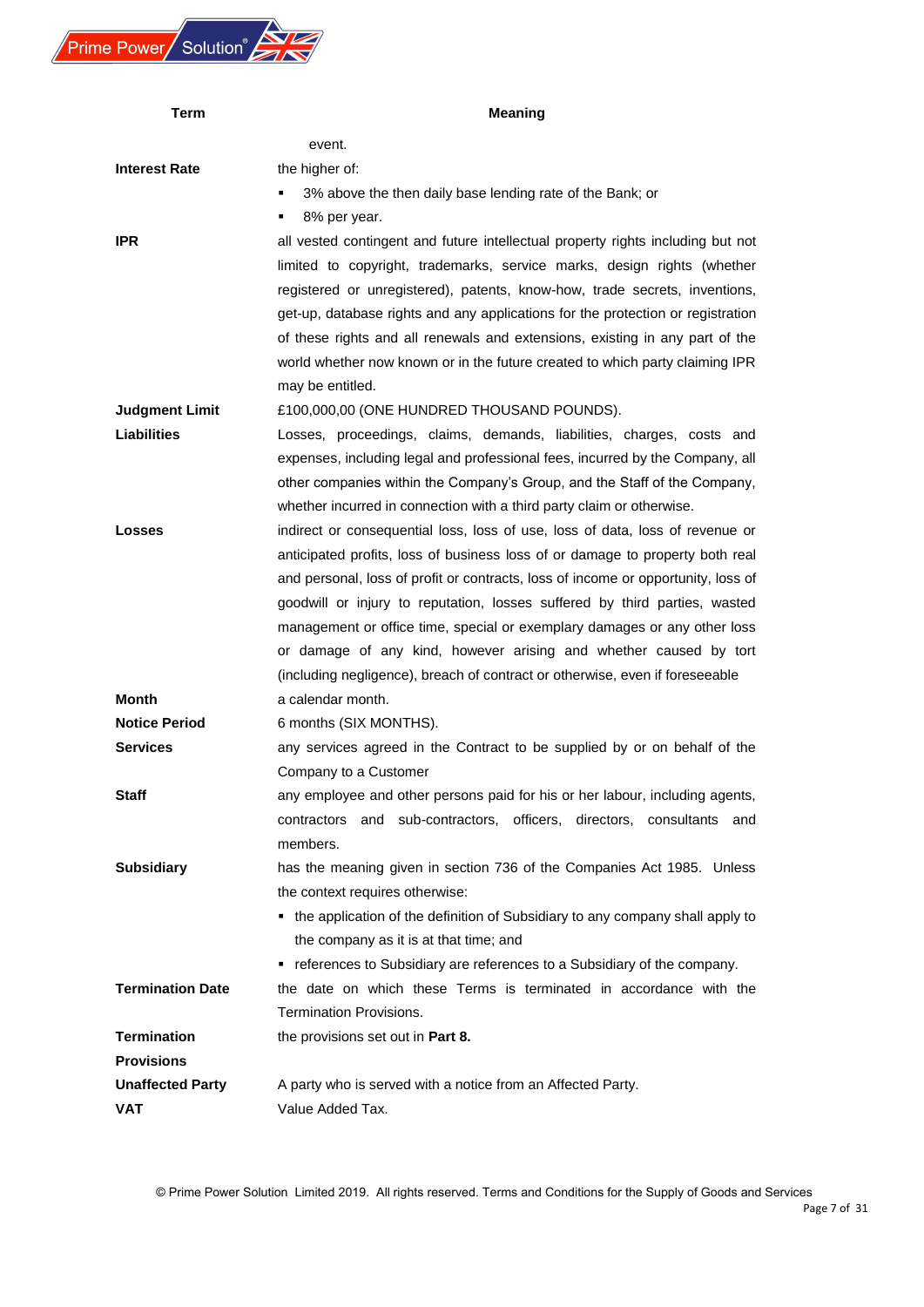<span id="page-7-0"></span>

#### **Term Meaning**

| Writing |                               |  |                  | and any similar expression, includes facsimile and other electronic |  |  |  |  |
|---------|-------------------------------|--|------------------|---------------------------------------------------------------------|--|--|--|--|
|         | transmission including email. |  |                  |                                                                     |  |  |  |  |
| Year    |                               |  | a calendar year. |                                                                     |  |  |  |  |

- 1.2. In these Terms unless the context otherwise requires :
	- 1.2.1. references to a party include a person:
		- 1.2.1.1. who for the time being is entitled (by assignment, novation or otherwise) to that party's rights under these Terms (or any interest in those rights); or
		- 1.2.1.2. who, as administrator, liquidator or otherwise is entitled to exercise those rights**;** or to whom those rights (or interest in those rights) are transferred or passed as a result of a merger, division, reconstruction or other reorganisation involving that party.

## 1.2.2. references to :

- 1.2.2.1. any gender includes all genders;
- 1.2.2.2. a person includes a natural person, corporate or unincorporated body (whether or not having separate legal personality);
- 1.2.2.3. an English legal term for any action, remedy, method of judicial proceeding, enforcement, legal document, legal status, court, official or any legal concept or thing shall, in respect of any jurisdiction other than England, be deemed to include a reference to what most nearly approximates to the English legal term in that jurisdiction;
- 1.2.2.4. any phrase introduced by the terms 'including', 'include', 'in particular' or any similar expression shall be construed as illustrative and shall not limit the sense of the words preceding those terms;
- 1.2.2.5. a party's rights under these Terms include any similar rights to which another person becomes entitled as a result of a novation of these Terms;
- 1.2.2.6. numbered clauses or schedules are references to the relevant clause in or Schedule to these Terms; and
- 1.2.2.7. numbered paragraphs in any Schedule to these Terms relate to the numbered paragraphs of that schedule
- 1.2.3. words in the singular include the plural and vice versa.
- 1.2.4. where any obligation is to be undertaken by two or more persons jointly they are to be jointly and severally liable in respect of that obligation.
- 1.2.5. any obligation on any party not to do or omit to do anything is to include an obligation not to allow that thing to be done or omitted to be done.
- 1.2.6. any party who agrees to do something shall be deemed to fulfil that obligation if that party procures that it is done.
- 1.2.7. the headings in these Terms are used for the convenience of the parties only, shall not be incorporated into these Terms and shall not be deemed to be any indication of the meaning of the clauses, schedules or exhibits to which they relate.
- 1.2.8. any reference to an enactment, including statutes or statutory provisions, includes a reference to:-
	- 1.2.8.1. that statute or statutory provision as from time to time amended, extended, re-enacted or consolidated; and
	- 1.2.8.2. or Statutory Instruments or Orders made pursuant to it.
- 1.3. The schedules to these Terms are and shall be construed as being part of these Terms.
- 1.4. In the event of any conflict between the terms and conditions of these Terms and of any provision in any schedule, the terms and conditions of these Terms shall prevail.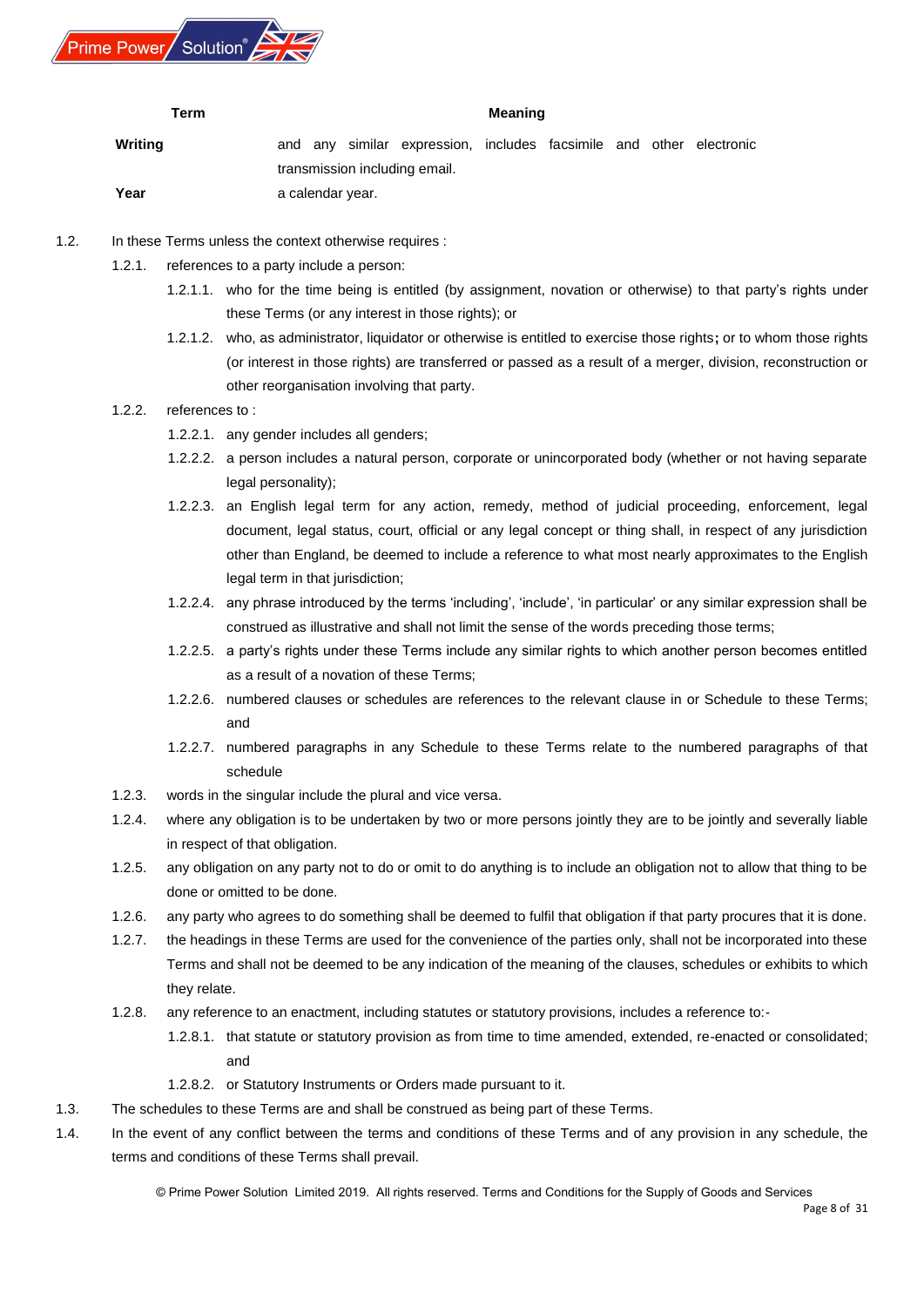

#### **2. Application of these Terms**

- 2.1. Subject to any variation under sub-clause 3 below or other amendments permitted in accordance with these Terms, any Contract shall be on these Terms to the exclusion of all other terms and conditions (including any terms or conditions which the Customer purports to apply under any purchase order, confirmation of order, specification or other document).
- 2.2. No terms or conditions endorsed on, delivered with or contained in the Customer's purchase order, confirmation of order, specification or other document shall form part of the Contract simply as a result of such document being referred to in the Contract.
- 2.3. Any variation to these Terms and any representations about the Goods shall have no effect unless made in accordance with this Agreement.
- 2.4. Each order or acceptance of a quotation for Goods by the Customer from the Company shall be deemed to be an offer by the Customer to buy Goods subject to these Terms.
- 2.5. No order placed by the Customer shall be deemed to be accepted by the Company until a written acknowledgement of order is issued by the Company or (if earlier) the Company delivers the Goods to the Customer.
- 2.6. The Customer shall ensure that the terms of its order and any applicable specification are complete and accurate.
- 2.7. Any quotation given, for the supply of Goods or Services is:
	- 2.7.1. made, on the basis that no Contract shall come into existence until the Company despatches an acknowledgement of order, and signed by a duly authorised officer of the Company to the Customer.
	- 2.7.2. valid for a period of 30 days only from its date, unless withdrawn by the Company earlier
	- 2.7.3. a quotation only for the Goods or Services actually specified. The Company does not accept that any obligations are to be implied by the quotation

#### <span id="page-8-0"></span>**3. Basis of the sale and supply**

- 3.1. The Company shall sell and the Customer shall purchase any Goods or Services in accordance with the Contract.
- 3.2. These Terms shall apply to the Contract and to all subsequent contracts between the Company and that Customer unless the Company gives notice to the Customer that any revised terms apply, in which case the revised terms shall apply from the date of actual or deemed notice, whichever is the earliest, unless otherwise stated.

## <span id="page-8-1"></span>**PART 2 : THE GOODS**

## <span id="page-8-2"></span>**4. Description of the Goods and Services**

- 4.1. The quantity and description of the Goods or Services shall be as set out in the Company's quotation or acknowledgement of order.
- 4.2. All samples, drawings, descriptive matter, specifications and advertising issued by the Company and any descriptions or illustrations contained in the Company's catalogues or brochures are issued or published for the sole purpose of giving an approximate idea of the Goods or Services described in them. They shall not form part of the Contract and this is not a sale by sample.
- 4.3. The Company reserves the right to make changes in the specification in the Goods or services which:
	- 4.3.1. are required to conform with any applicable safety or other statutory requirements; or
	- 4.3.2. which otherwise do not materially affect their quality or performance (where the Goods are to be supplied to the Company's specification),.
- 4.4. Any description of Goods (by reference to any part number(s) appearing in the Company's standard catalogue) set out in any quotation issued by the Company shall be deemed to comply with the Contract if the description complies with the Company's specifications for the goods sold under such part number current as at the Time of Delivery.

#### <span id="page-8-3"></span>**5. Quality of the Goods and Services**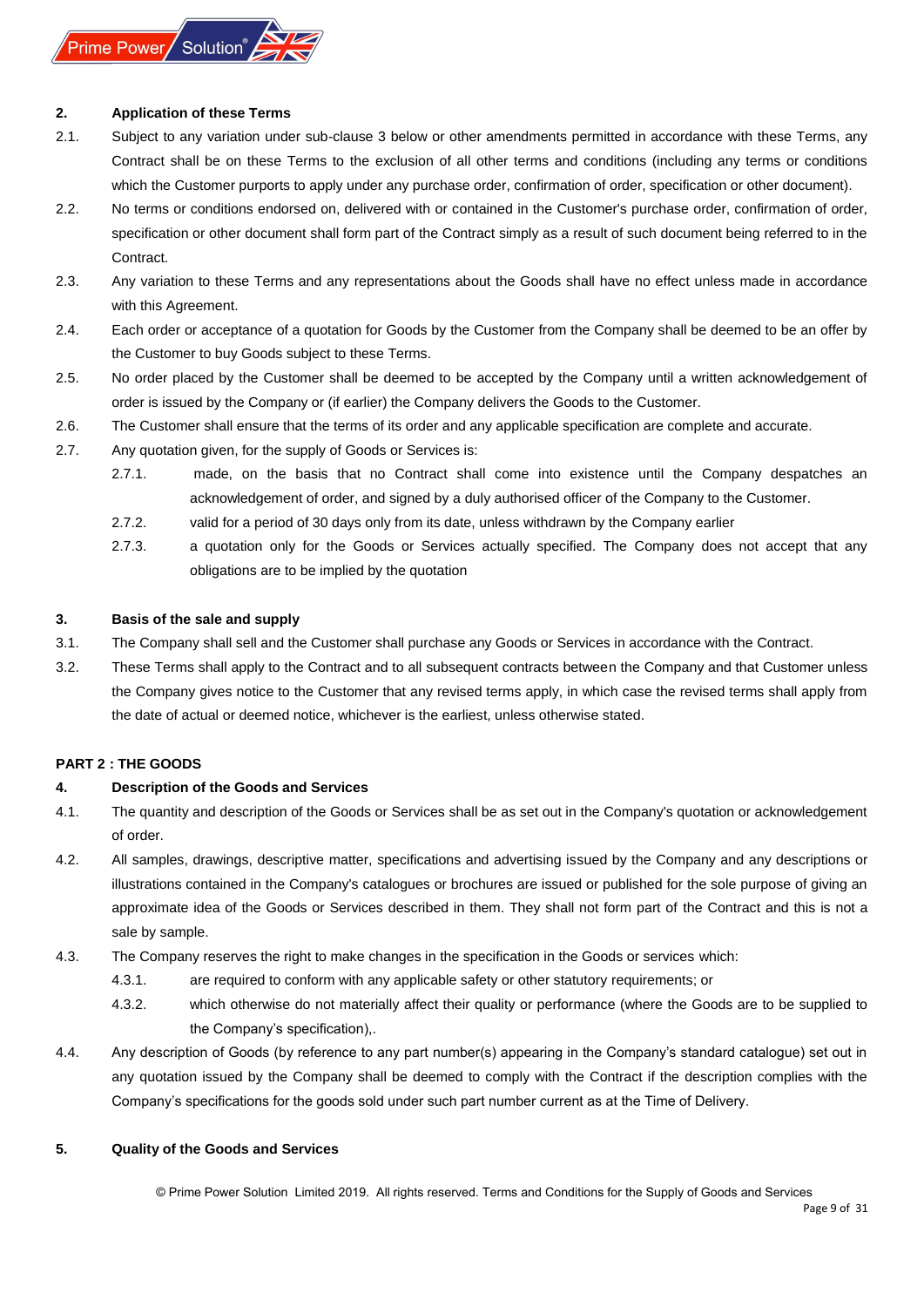

- 5.1. Where the Company is not the manufacturer of the Goods, the Company shall endeavour to transfer to the Customer the benefit of any warranty or guarantee given to the Company.
- 5.2. The Company warrants that (subject to the other provisions of these Terms) on delivery, and for a period of 12 months from the date of delivery, the Goods shall:
	- 5.2.1. be of satisfactory quality within the meaning of the Sale of Goods Act 1979;
	- 5.2.2. be reasonably fit for [PURPOSE]; and
	- 5.2.3. be reasonably fit for any particular purpose for which the Goods are being bought if the Customer had made known that purpose to the Company in writing and the Company has confirmed in writing that it is reasonable for the Customer to rely on the skill and judgement of the Company.
- 5.3. The Company shall not be liable for a breach of any of the warranties listed in the sub-clause above unless:
	- 5.3.1. the Customer gives written notice of the defect to the Company; within 14 days of the time when the Customer discovers or ought to have discovered the defect; and
	- 5.3.2. the Company is given a reasonable opportunity after receiving the notice of examining such Goods.
	- 5.3.3. and the Customer (if asked to do so by the Company) returns such Goods to the Company's place of business (or such other places as may be nominated by the Company) at the Company's cost for the examination to take place there.
- 5.4. The Company shall not be liable for a breach of any of the warranties in the sub-clause 2 above if:
	- 5.4.1. the Customer makes any further use of such Goods after giving such notice; or
	- 5.4.2. the defect arises because the Customer failed to follow the Company's oral or written instructions as to the storage, installation, commissioning, use or maintenance of the Goods or (if there are none) good trade practice; or
	- 5.4.3. the Customer alters or repairs such Goods without the written consent of the Company.
- 5.5. Subject to the sub-clauses above, if any of the Goods do not conform with any of the warranties in this clause the Company shall at its option repair or replace such Goods (or the defective part) or refund the price of such Goods at the pro rata Contract rate PROVIDED that, if the Company so requests, the Customer shall, at the Company's expense, return the Goods or the part of such Goods which is defective to the Company.
- 5.6. If the Company complies with the above sub-clause it shall have no further liability for a breach of any of the warranties in subclause 2 above in respect of such Goods.
- 5.7. Any Goods replaced shall belong to the Company and any repaired or replacement Goods shall be guaranteed on any terms, in this clause for the unexpired portion of the [12] month period.

## <span id="page-9-0"></span>**PART 3: PRICE AND PAYMENT**

## <span id="page-9-1"></span>**6. Price of the Goods and Services**

- 6.1. Unless otherwise agreed by the Company in writing, the price for the Goods or Services shall be:
	- 6.1.1. the price set out in any quotation issued to the Customer by the Company in respect of the goods or Services; or (if no quotation was issued or any quotation has expired); then
	- 6.1.2. the price set out in the Company's relevant price list published on the date of delivery or deemed delivery (whichever is latest). Where any Goods are supplied for export from, or any Services are to be supplied outside, the United Kingdom, the relevant price list may be the Company's export price list, if any.
- 6.2. **The price for the Goods shall be exclusive of any value added tax and all costs or charges in relation to packaging, loading, unloading, carriage and insurance, all of which amounts the Customer shall pay in addition when it is due to pay for the Goods.**
- 6.3. The Company may, by giving notice to the Customer at any time before delivery of the Goods or commencement of the Services, increase the price of the Goods or Services :to reflect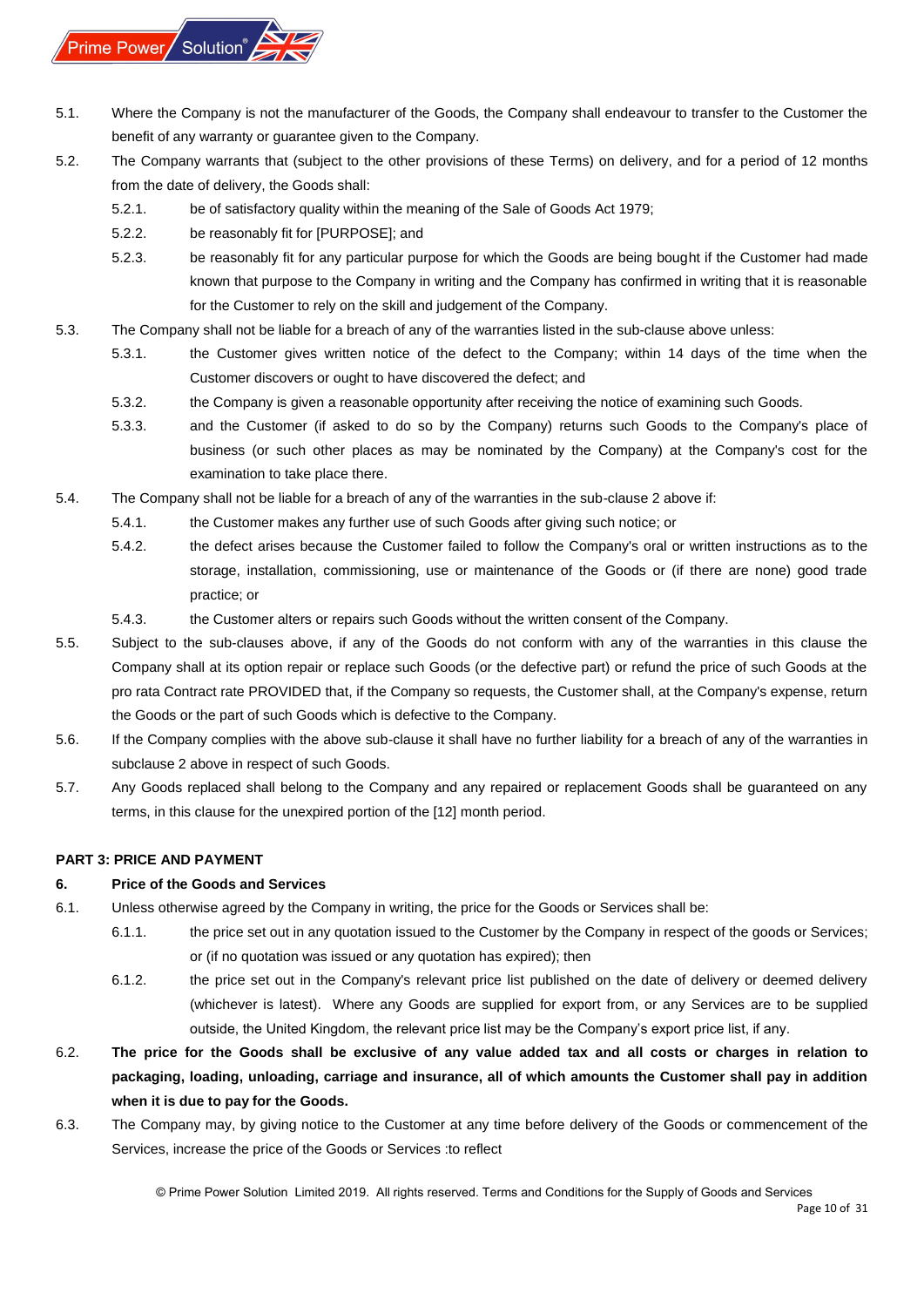<span id="page-10-1"></span>

- 6.3.1. any increase in the costs to the Company of providing the Goods or Services which is due to any Force Majeure Event, including, but not limited to, any increase in duties, significant increase in the cost of labour, services or materials or other cost of manufacture or currency fluctuations; and
- 6.3.2. any changes in delivery dates, quantities or specifications for the Goods or Services which are requested by the Customer; and
- 6.3.3. any delay caused by any instructions of the Customer or failure of the Customer to give the Company adequate information or instructions.
- 6.4. Where the above clause applies, the Customer shall have the right to terminate the Contract PROVIDED THAT:
	- 6.4.1. the Customer is purchasing the Goods or Services as a Consumer; and
	- 6.4.2. the Company gives notice under these Terms at any time before delivery of an increase in the price of the Goods or Services; and
	- 6.4.3. the amount of the increase is more than 10% of the original price; and
	- 6.4.4. the Customer serves a notice of cancellation on the Company not more than 7 days after the date on which the Customer actually receives or is deemed to receive the notice of increase in price (whichever is the latest)
- 6.5. **Except as otherwise agreed in writing between the Company and the Customer all prices are given by the Company on an ex-works basis and where the Company agrees to arrange for physical delivery of the Goods to the Customer or to any place nominated by the Customer the cost of delivery including carriage, packaging, insurance and offloading of the goods shall be payable by the Customer in addition to the price for the goods**
- 6.6. **The cost of pallets and returnable containers will be charged to the Customer in addition to the price of the Goods but full credit will be given to the Customer provided that they are returned undamaged to the Company before the due payment date**

#### <span id="page-10-0"></span>**7. Payment**

- 7.1. The time for payment shall be of the essence of the Contract.
- 7.2. Unless agreed otherwise, and subject to the sub-clauses below, payment of the price for the Goods or Services is due in pounds sterling :
	- 7.2.1. on the last working day of the month following the month in which the Goods are delivered or deemed to be delivered; **OR**
	- 7.2.2. within 28 days of the date of an invoice issued by the Company for the supply of the Goods or Services.
- 7.3. No payment shall be deemed to have been received until the Company has received cleared funds.
- 7.4. All payments payable by the Customer to the Company under the Contract shall become due immediately on its termination despite any other provision.
- 7.5. The Customer shall, if the Company so requests, make payments on account of the cost of components or materials supplied to the Company in connection with the production and supply of the Goods or Services within 14 days of the date of such a request by the Company for a payment on account.
- 7.6. **Payment for any Goods (credit being duly allowed for any sums received pursuant to Condition 4.2) shall be made in cash and when the Goods are ready for collection ex-works from the Company's premises except where (prior to the date of the Contract) the Company shall have agreed in writing to allow credit to the Customer. In cases where credit has been so agreed the Customer shall pay the price of the Goods within the time stipulated in the Terms for credit notwithstanding that delivery may not have taken place and the property in the Goods has not passed to the Customer**
- 7.7. The Customer shall pay the price of the Goods in accordance with this clause in default of which the Company may maintain an action for the price against the Customer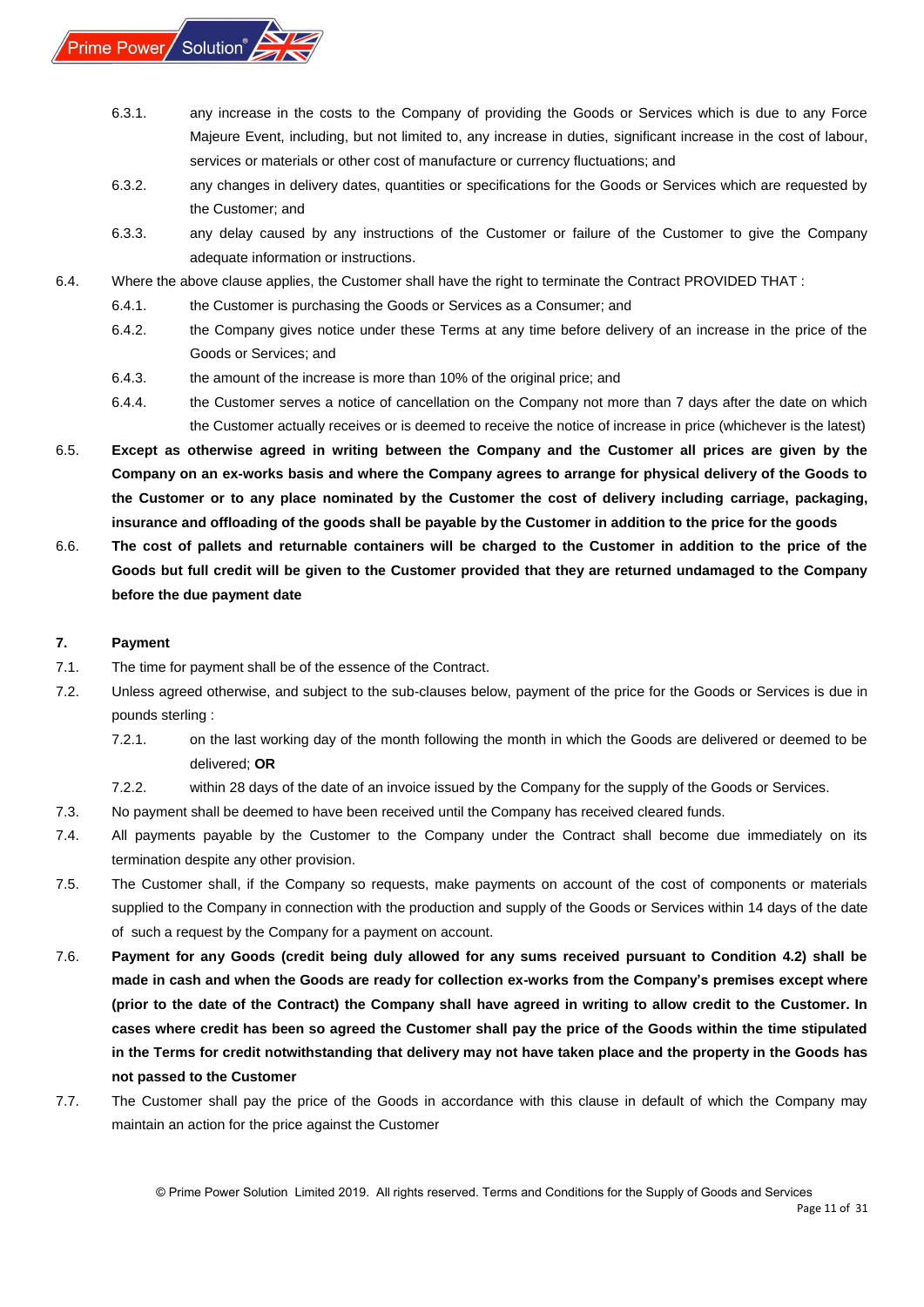

#### **8. VAT**

8.1. any sum referred to in these Terms or any Contract payable by one party to the other shall be exclusive of VAT which shall where it is chargeable be paid, at the rates then prevailing, in addition to the sum in question at the time when the sum in question is due to be paid.

#### <span id="page-11-0"></span>**9. Set-offs**

- 9.1. Unless specifically authorised under these Terms or otherwise agreed, all amounts due from the Customer to the Company under these Terms shall be paid in full without any deduction or withholding other than as required by law, whether by way of set-off, counterclaim, discount, abatement or otherwise.
- 9.2. The Company shall have the right to set-off against any payment to be made by it to the Customer under these Terms any and all liabilities of the Company or any member of the Company's Group to the Customer.
- 9.3. The company shall have the right to withhold payment due to be made by it to a Customer during any time that the Company has any actual or prospective claim of any nature against the Customer.

#### <span id="page-11-1"></span>**10. Late payment**

- 10.1. If the Customer fails to make any payment on the due date then without prejudice to any other right or remedy available to the Company the Company shall be entitled to
	- 10.1.1. cancel the Contract or suspend any further deliveries of Goods or supply of Services to the Customer; and
	- 10.1.2. repossess the Goods in the manner stipulated in these Terms and resell the Goods; and
	- 10.1.3. appropriate any payment by the Customer to any debt due from the Customer to the Company however longstanding as the Company may in its absolute discretion think fit notwithstanding any purported appropriation by the Customer; and
	- 10.1.4. charge the Customer interest (both before and after any judgment) on the amount unpaid at the Interest Rate from the due date to the date of payment
- 10.2. The Company reserves the right to claim interest under the Late Payment of Commercial Debts (Interest) Act 1998.
- 10.3. The Customer undertakes to pay such interest chargeable under this clause whether or not a formal demand for the same has been made.

## <span id="page-11-2"></span>**PART 4 : DELIVERY**

## <span id="page-11-3"></span>**11. Place of delivery**

- 11.1. Delivery of the Goods shall take place at the Delivery Point.
- 11.2. Where the Company agrees to arrange for the physical delivery of the Goods to the Customer or to any place nominated by the Customer the Company shall make delivery by the Company delivering the Goods to such place and by such method as the Company deems fit
- 11.3. The Customer shall provide at the Delivery Point and at its expense adequate and appropriate equipment and manual labour for loading the Goods.

#### <span id="page-11-4"></span>**12. Time of delivery**

- 12.1. Any dates given by the Company for delivery, commissioning or installation of the Goods or the commencement of Services are estimates only and in no circumstances shall the Company be liable for any delay in delivery or performance howsoever arising. If no dates are so specified, delivery shall be within a reasonable time.
- 12.2. Time for delivery shall not be of the essence of the Contract and time for delivery shall not be made of the essence by notice, unless previously agreed by the Company in writing.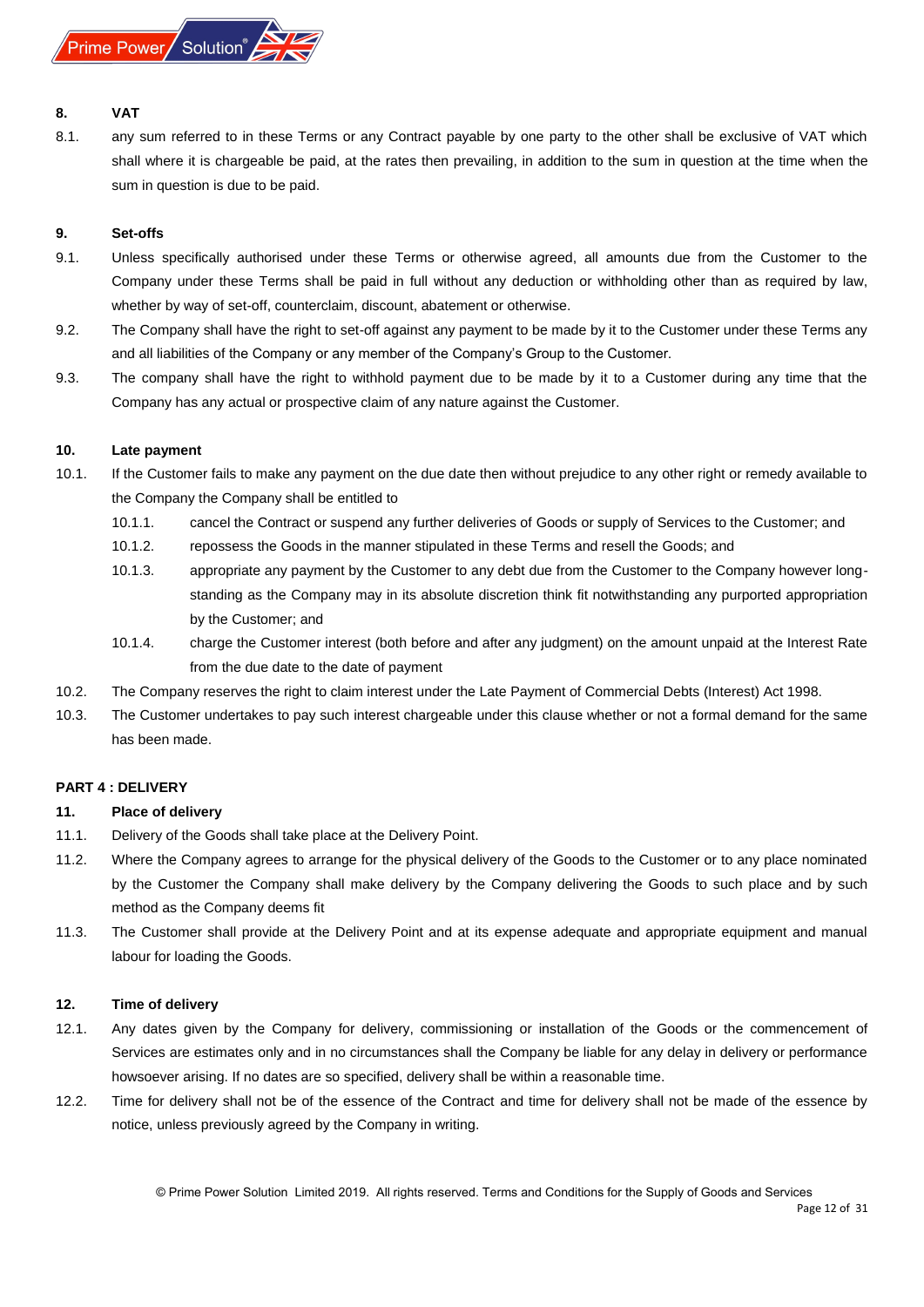

- 12.3. The Goods may be delivered by the Company in advance of the quoted delivery date upon giving reasonable notice to the Customer.
- 12.4. Where the Delivery Point provided for by these Terms (or otherwise agreed between the parties) is:
	- 12.4.1. the Company's place of business, the Time of Delivery shall be the date of actual or deemed receipt by the Customer of a notice from the Company informing the Customer that the Goods are available for collection; or
	- 12.4.2. at any other place, the Time of Delivery shall be the earliest of the date when the Company has tendered physical delivery at that other place or to a carrier.

#### <span id="page-12-0"></span>**13. Delivery by instalments**

- 13.1. The Company may deliver the Goods by separate instalments. Each separate instalment shall be invoiced and paid for in accordance with the provisions of the Contract.
- 13.2. Each instalment shall be a separate Contract and no cancellation or termination of any one Contract relating to an instalment shall entitle the Customer to repudiate or cancel any other Contract or instalment.
- 13.3. If any Goods are to be delivered in instalments, then :
	- 13.3.1. each delivery shall constitute a separate contract;
	- 13.3.2. where, for any reason, the Company considers that it is unable to make a complete delivery of any instalment, the Company may delay such delivery or make such partial delivery on one or more occasions as it considers possible and the Customer's obligations to pay shall be correspondingly delayed or as the case may be proportionately reduced; and
	- 13.3.3. failure by the Company to deliver any one or more of the instalments in accordance with these Terms or any claim by the Customer in respect of any one or more such instalments shall not entitle the Customer to treat the Contract as a whole as repudiated.
- 13.4. If the Company fails to deliver the Goods for any reason other than a Force Majeure Event or the Customer's fault and the Company is accordingly liable to the Customer, the Company's liability shall be limited to the excess (if any) of the cost to the Customer in the cheapest available market of similar goods to replace those not delivered over the price of the Goods
- 13.5. Where payment is to be made to the Company by instalments each instalment shall be treated as a balance due under a separate contract
- 13.6. If any payment for any instalment in respect of any Contract is in arrears the Company may, without prejudice to any other right or remedy available to the Company, at any time while such arrears continues withdraw from further performance until the same is paid together with interest in full up to the date of payment and may commence proceedings to recover the same .

#### <span id="page-12-1"></span>**14. The Company's liability for delayed delivery**

14.1. Subject to the other provisions of these conditions the Company shall not be liable for any Losses caused directly or indirectly by any delay in the delivery of the Goods or the supply of the Services (even if caused by the Company's negligence), nor shall any delay entitle the Customer to terminate or rescind the Contract unless such delay exceeds [180] days.

#### <span id="page-12-2"></span>**15. The Customer's failure to accept delivery**

15.1. If for any reason, other than a Force Majeure Event or by reason of the Company's fault, the Customer fails to accept delivery of any of the Goods when they are ready for delivery, or the Company is unable to deliver the Goods on time because the Customer has not provided appropriate instructions, documents, licences or authorisations then, without prejudice to any other right or remedy available to the Company: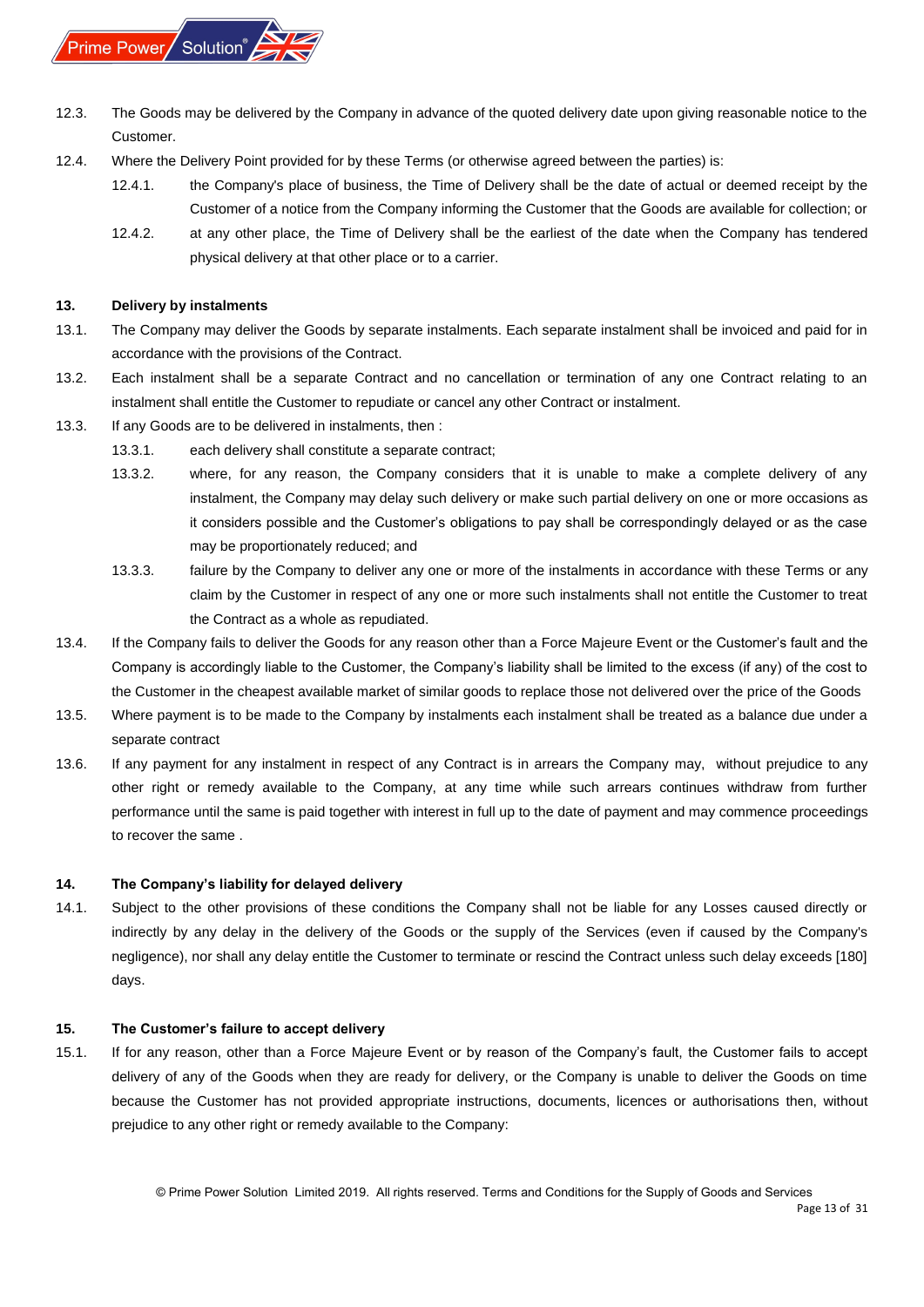

- 15.1.1. risk in the Goods shall pass to the Customer (including for loss or damage caused by the Company's negligence);
- 15.1.2. the Goods shall be deemed to have been delivered; and
- 15.1.3. the Company may store the Goods until physical delivery, whereupon the Customer shall be liable for all related costs and expenses (including, without limitation, storage and insurance).

## <span id="page-13-0"></span>**16. Liability for non-delivery**

- 16.1. The quantity of any consignment of Goods as recorded by the Company on despatch from the Company's place of business shall be conclusive evidence of the quantity received by the Customer on delivery unless the Customer can provide conclusive evidence proving the contrary.
- 16.2. The Company shall not be liable for any non-delivery of Goods (even if caused by the Company's negligence) unless the Customer gives written notice to the Company of the non-delivery within 14 days of the date when the Goods would in the ordinary course of events have been received.
- 16.3. Any liability of the Company for non-delivery of the Goods shall be limited to replacing the Goods within a reasonable time or issuing a credit note at the pro rata Contract rate against any invoice raised for such Goods.

## <span id="page-13-1"></span>**17. Quantity and shortages**

- 17.1. If the Customer notifies the Company in writing received by the Company within the period set out in the sub-clause below of any shortages and the Company is satisfied that such shortages occurred before dispatch then the Company will make good the shortage at its own costs within such times as may be reasonable for the Company having regard to its commitments or at the option of the Company reduce the price by the price of the Goods not delivered.
- 17.2. The period of notification to be given to the Company is :
	- 17.2.1. in the case of export sales :
		- 17.2.1.1. in the case of Goods sent by air or sea within 21 days of the date when the Goods are offloaded into the country where the same are to be delivered; or
		- 17.2.1.2. in all other cases other than those in the sub-clause above, within 21 days of the date when the Goods cross the frontier of the country where the same are to be delivered; or
	- 17.2.2. in all other cases apart from export sales, 21 days of the Delivery Date of the Goods.
- 17.3. In no other circumstances shall the Company be liable for any shortages nor shall the Customer be entitled to any other relief in respect of shortages.

## **PART 5 : INSTALLATION AND COMMISSIONING**

## <span id="page-13-3"></span><span id="page-13-2"></span>**18. Installation and commissioning**

- 18.1. The provisions of this condition shall only apply where it is stated on the face of the quotation and/or acceptance of order. That the Company shall carry out any installation and commissioning work.
- 18.2. Unless agreed otherwise; The Customer shall ensure that prior to the anticipated delivery date of the Goods
	- 18.2.1. the intended date of any commissioning or installation works and throughout the period of such works the site where the same are to be delivered (and all access routes thereto) is clear can be used without danger or difficulty by vehicles transporting the Goods; the site has full facilities for offloading the Goods and storing the same pending completion of installation and commissioning in a safe and suitable environment.
	- 18.2.2. there is available to the Company suitable lifting equipment, fuel, power and compressed air supplies, labour and test facilities as required by the Company to install, test and commission the Goods and provide any services.
- 18.3. If the Customer shall be in breach of the provisions of this clause above: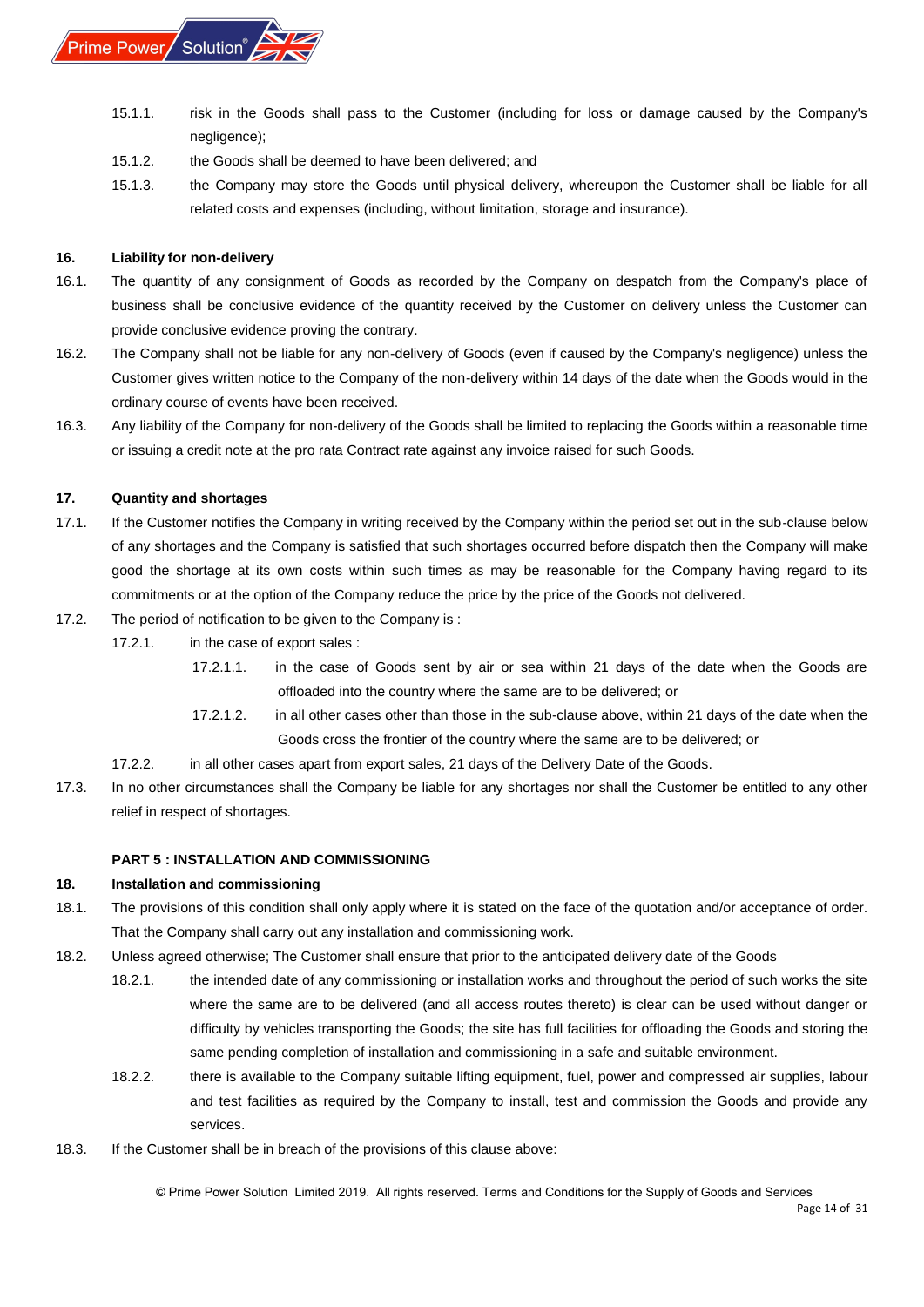

- 18.3.1. the Company may at its option either:
	- 18.3.1.1. defer carrying out any installation and commissioning work until the Customer shall have fully complied with the provisions of the clause above; or
	- 18.3.1.2. obtain itself such additional equipment facilities and other items as are required to complete the installation and commissioning.
- 18.3.2. the Customer shall pay to the Company the full amount of all costs and expenses and other losses incurred by the Company as a result of the Customer's breach.
- 18.3.3. If there shall be any dispute as to the amount of the Company's costs, losses and expenses the same shall be certified by the Company's auditors whose certificate shall be final
- 18.4. When the Company considers that it has completed its works of installation and commissioning it shall:
	- 18.4.1. carry out such tests as it considers reasonably necessary to demonstrate that the Goods are functioning in accordance with the Company's specifications;
	- 18.4.2. notify the Customer of the time and place of such tests so that the Customer may nominate one of its employees to be present.
	- 18.4.3. If such tests:
		- 18.4.3.1. show that the Goods are functioning the Company shall issue a statement that effect.
		- 18.4.3.2. do not show that the Goods are functioning the Company shall carry out such further works and additional and further tests until the same demonstrate that the Goods are functioning at which point the Company shall issue a written statement to that effect
- 18.5. If the Company fails to carry out any works of commissioning, testing or installation or fails to carry out the same with due care the Company's sole liability shall be to carry out such further works of commissioning testing and installation as are required in order for the Company to issue a statement in accordance with the provisions of this clause 18.
- 18.6. Under no circumstances shall the Company be liable for any liability other than expressly provided for in this Agreement.

## <span id="page-14-0"></span>**PART 6 : RISKS AND LIABILITIES**

## <span id="page-14-1"></span>**19. Risk and title**

- 19.1. The Goods are at the risk of the Customer from the Time of Delivery.
- 19.2. Ownership of the Goods shall not pass to the Customer until the Company has received in full (in cash or cleared funds) all sums due to it in respect of:
	- 19.2.1. the Goods; and
	- 19.2.2. all other sums which are or which become due to the Company from the Customer on any account.
- 19.3. Until ownership of the Goods has passed to the Customer, the Customer shall:
	- 19.3.1. hold the Goods on a fiduciary basis as the Company's bailee; and
	- 19.3.2. store the Goods (at no cost to the Company) properly and separately from all other goods of the Customer or any third party in such a way that they remain readily identifiable as the Company's property; and
	- 19.3.3. not destroy, deface or obscure any identifying mark or packaging on or relating to the Goods; and
	- 19.3.4. maintain the Goods in satisfactory condition; and
	- 19.3.5. keep the Goods insured on the Company's behalf for their full replacement value against all risks to the reasonable satisfaction of the Company with an Insurance Policy; and
	- 19.3.6. deliver to the Company for inspection as and when reasonably required to do so by the Company:
		- 19.3.6.1. copies of all applicable Insurance Policies; and
		- 19.3.6.2. the receipt for the latest premium then due; and
	- 19.3.7. ensure that the Company is entitled to the benefit of any Insurance Policy; and
	- 19.3.8. procure that the Company's interest in any Insurance Policy shall be noted; and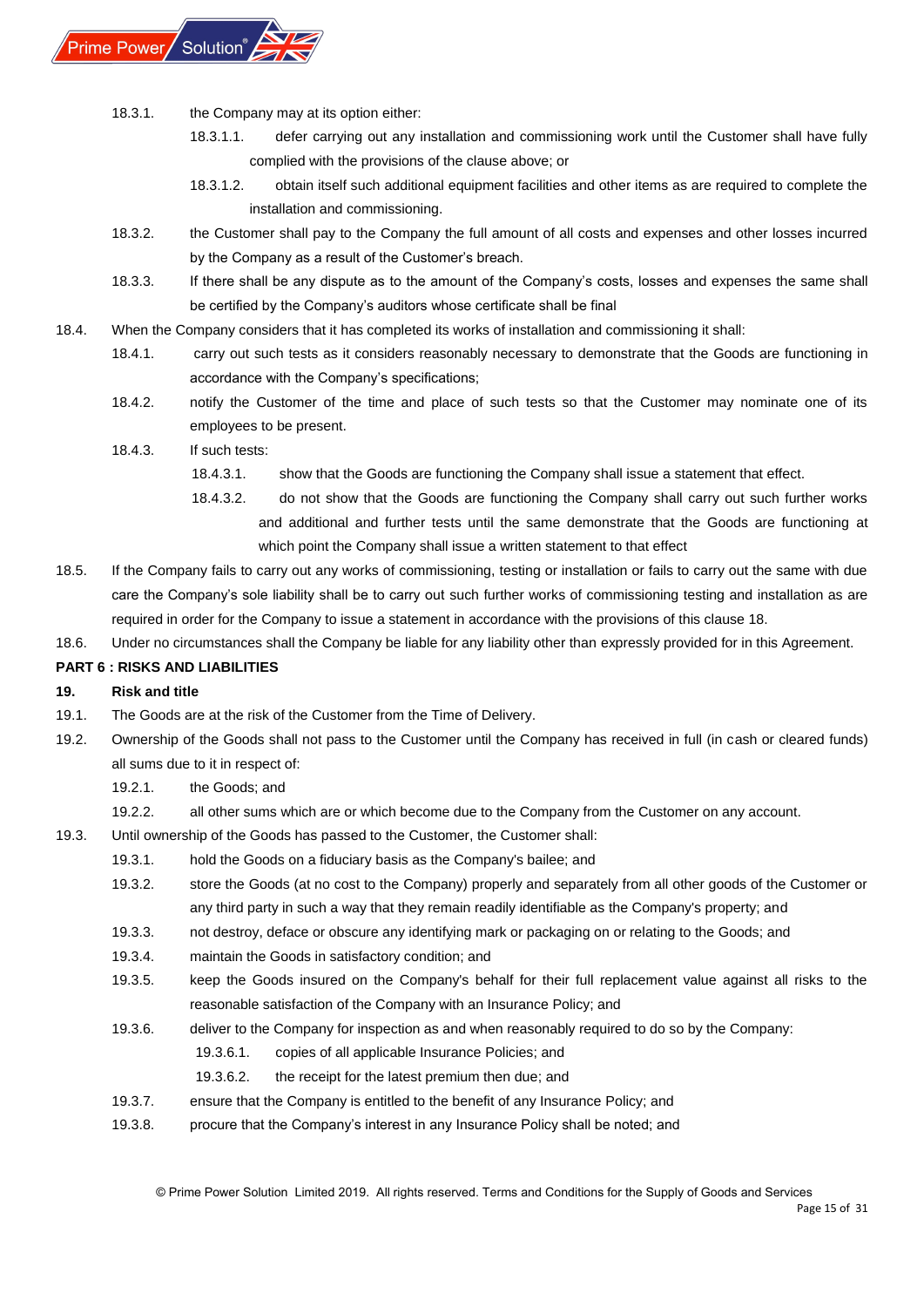

- 19.3.9. not without the prior approval in writing of the Company, settle or compromise with the insurers any claim which the Customer may have against the insurers and which relates to a claim by the Company against the Customer, or any such act or omission lose or prejudice the Customer's right to make or proceed with such a claim against the insurers.
- 19.4. The Customer may resell the Goods before ownership has passed to it solely on the following conditions:
	- 19.4.1. any sale shall be effected in the ordinary course of the Customer's business at full market value; and
	- 19.4.2. any such sale shall be a sale of the Company's property on the Customer's own behalf and the Customer shall deal as principal when making such a sale.
- 19.5. The Customer's right to possession of the Goods shall terminate immediately if: Customer
	- 19.5.1. is subject to an Insolvency Event; or
	- 19.5.2. suffers or allows any execution, whether legal or equitable, to be levied on its property or obtained against it; or
	- 19.5.3. fails to observe or perform any of its obligations under the Contract or any other contract between the Company and the Customer; or
	- 19.5.4. ceases to trade; or
	- 19.5.5. encumbers or in any way charges any of the Goods, including, but not limited to, any charge by way of security for any indebtedness
	- 19.5.6. threatens to do any of the things listed above.
- 19.6. The Company shall be entitled to:
	- 19.6.1. recover payment for the Good notwithstanding that ownership of all or any part of the Goods has not passed from the Company; and
	- 19.6.2. retake, sell or otherwise deal with or dispose of all or any part of the Goods for which title has not passed from the Company; and
	- 19.6.3. seek injunctive relief from the Customer's breach of this clause, including any steps to prevent the Customer from disposing or transferring all or any of the Goods.
- 19.7. The Customer grants the Company, its agents and employees an irrevocable licence at any time to enter any premises where the Goods are or may be stored or installed in order to inspect them, or, where the Customer's right to possession has terminated, to secure them and recover them.
- 19.8. Where the Company is unable to determine whether any Goods are the goods in respect of which the Customer's right to possession has terminated, the Customer shall be deemed to have sold all goods of the kind sold by the Company to the Customer in the order in which they were invoiced to the Customer.
- 19.9. If the Customer fails to comply with the obligations on it in this clause, all monies owing by the Customer to the Company shall without prejudice to any other right or remedy of the Company immediately become due and payable.
- 19.10. On termination of the Contract, howsoever caused, the Company's (but not the Customer's) rights contained in this clause shall remain in effect.

## <span id="page-15-0"></span>**20. Liabilities**

- 20.1. Unless otherwise agreed in writing or elsewhere expressly provided for in this Agreement, this clause sets out the entire liability of the Company (including any liability for the acts or omissions of its employees, agents and sub-contractors) to the Customer in respect of:
	- 20.1.1. any breach of any express or implied provision of these Terms;
	- 20.1.2. any use made or resale or on-supply by the Customer of any of the Goods, or of any product incorporating any of the Goods; and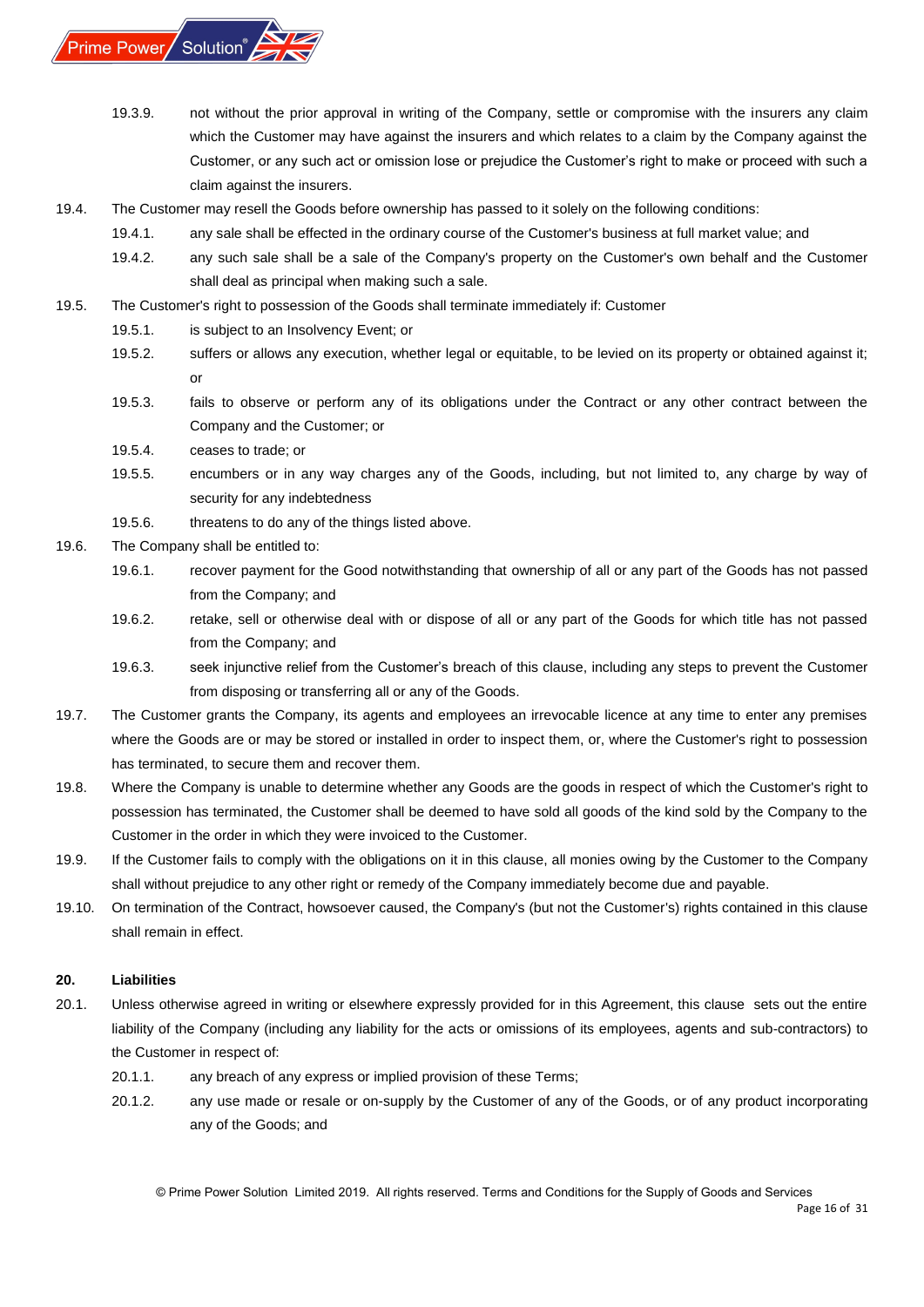

- 20.1.3. any representation, statement or tortious act or omission including negligence arising under or in connection with the Contract.
- 20.2. Unless otherwise agreed, all warranties, conditions and other terms implied by statute or common law (save for the conditions implied by section 12 of the Sale of Goods Act 1979 and section 2 of the Supply of Goods and Services Act 1982) are, to the fullest extent permitted by law, excluded from the Contract, save that the Company warrants that :
	- 20.2.1. at the time of delivery the Goods correspond with their description as defined in these Terms and any Contract ; and
	- 20.2.2. the Goods are supplied subject to and with the benefit of the **Standard Warranty**
- 20.3. Nothing in these conditions excludes or limits the liability of the Company for:
	- 20.3.1. any liability death or personal injury caused by the Company's negligence or that of its Staff; or
	- 20.3.2. under section 2(3), Consumer Protection Act 1987; or
	- 20.3.3. any matter which it would be illegal for the Company to exclude or attempt to exclude its liability; or
	- 20.3.4. fraud or fraudulent misrepresentation.
- 20.4. Subject to subclauses 2 and 3 above, and unless otherwise expressly agreed:
	- 20.4.1. the Company's total liability in contract, tort (including negligence or breach of statutory duty), misrepresentation, restitution or otherwise, arising in connection with the performance or contemplated performance of the Contract shall be limited to [the Contract price]; and
	- 20.4.2. the Company shall not be liable to the Customer for any Losses or Liabilities which arise out of or in connection with the Contract; and
	- 20.4.3. any representation given by or on behalf of the Company to the Customer or its servants or agents is followed or acted upon entirely at the Customer's own risk and the Customer relies solely on his own skill and judgement as to the suitability for any purpose of the Goods to be supplied by the Company. The Company shall not be liable for any such representations.
- 20.5. The Customer shall be liable for and shall fully indemnify the Company against all Liabilities sustained by the Company arising from or consequent upon any breach by the Customer of these Terms, including the Customer's negligent performance or non-performance; breach of contract, breach of statutory or fiduciary duty, any implied warranty, condition or other term, or any duty at common law, or under the express terms of these Terms and
	- 20.5.1. any breach by the Customer of any Applicable Law; and
	- 20.5.2. any damage caused by the Customer's Staff; and
	- 20.5.3. any damage caused to the Goods during any time before the title to the Goods has passed to the Customer; and
	- 20.5.4. any act neglect default or breach of statutory duty on the part of the Customer's Staff
- 20.6. The Customer shall be responsible to the Company for ensuring the accuracy of the terms of any order including any application or specification submitted by the Customer and for giving the Company any necessary information relating to the Goods within a sufficient time to enable the Company to perform the Contract in accordance with its terms.
- 20.7. The Customer shall :
	- 20.7.1. observe and strictly comply with any requirements or recommendation specified by the Company or the manufacturers of any engine, alternator, radiator or other component comprised in the Goods relating to the fitting or installation, servicing, inspection, testing and use of any Goods ; and
	- 20.7.2. ensure that the Goods are regularly run and tested so as to check and record that the same continue to perform according to specifications.
- 20.8. Without prejudice to the generality of the foregoing conditions or any other conditions contained in these Terms or any Contract the Company shall be under no liability whatever for or in respect of any damage or loss arising directly or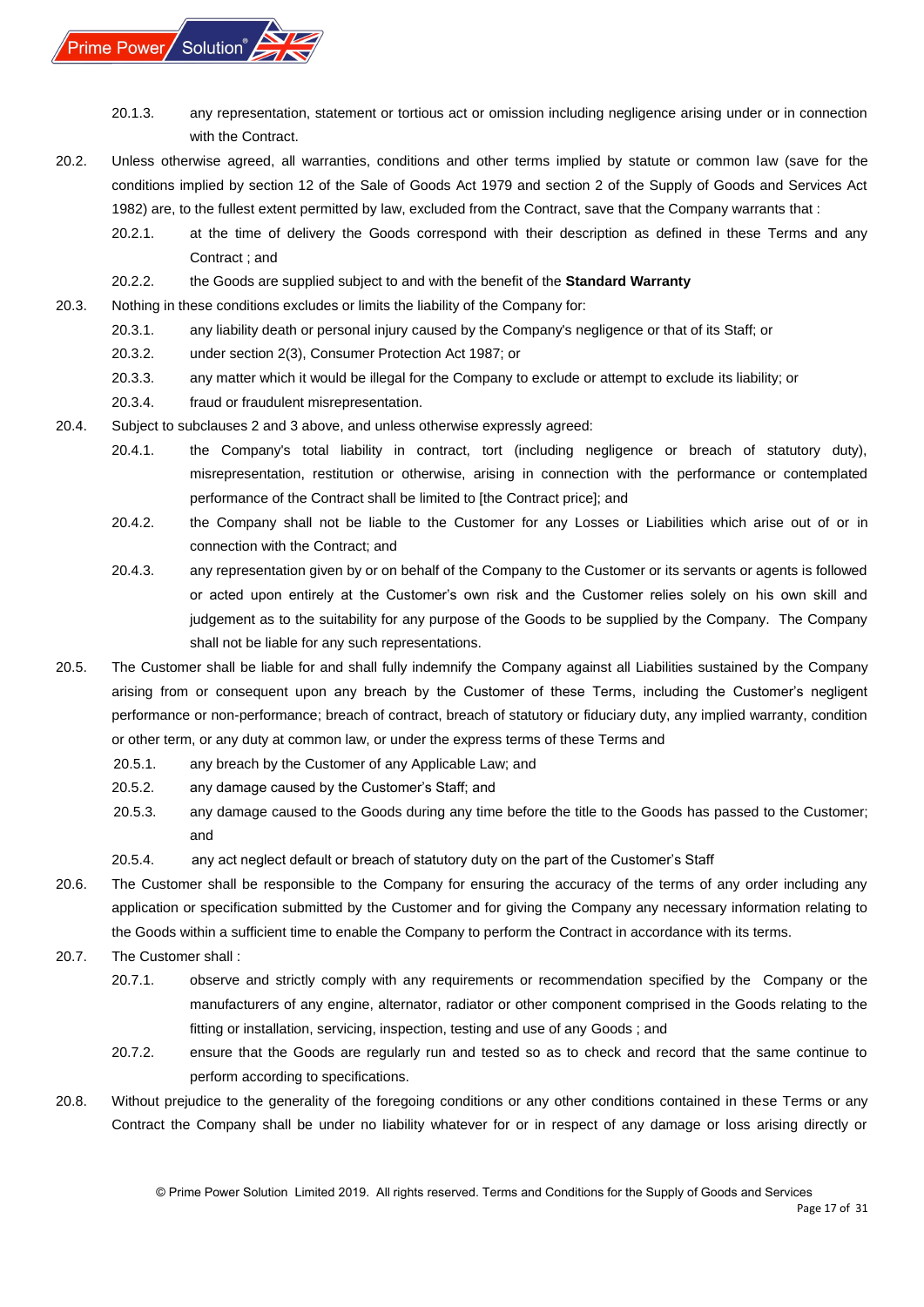

indirectly from the failure by the Customer to comply with or adhere to the provisions contained or referred to in this clause.

- 20.9. A party against whom a claim is made shall not be liable to the party making the claim for any claims arising under these Terms or in relation to its subject matter unless written notice of the claim is given by that claiming party to the other party either within 6 months from when that claiming party became aware of the circumstances giving rise to such a claim or within 6 months of such time when the party against whom a claim is made ought reasonably to have become aware of such circumstances.
- 20.10. The Customer and the Company agree that, having regard to all the circumstances, the provisions of this clause are fair and reasonable.

#### <span id="page-17-0"></span>**21. Force majeure**

- 21.1. Subject to the sub-clauses below, neither party will be liable for any delay in performing or failure to perform any of its obligations under these Terms caused by a Force Majeure Event where the Affected Party took all precautions which, having regard to all the matters known to it before the Force Majeure Event, it ought reasonably to have taken.
- 21.2. Any delay or failure by a subcontractor or supplier of a party will not relieve that party from liability for delay or failure except where that delay or failure is also beyond the reasonable control of the subcontractor or supplier concerned.
- 21.3. In the event of an Affected Party being so delayed or prevented from performing its obligations then the Affected Party will:-
	- 21.3.1. give notice in writing to the other party ('the Unaffected Party') as soon as reasonably possible, stating the Force Majeure Event, the commencement date and extent of such delay or prevention, the cause and its estimated duration; and
	- 21.3.2. use all reasonable endeavours to mitigate the effects of such delay or prevention on the performance of its obligations under these Terms; and
	- 21.3.3. resume performance of its obligations as soon as reasonably possible after the removal of the cause of the delay or prevention;
- 21.4. If the party claiming the Force Majeure Event has complied with the sub clause above, its performance under these Terms will be suspended for the period that the Force Majeure Event continues, subject to sub-clause 6 below and the Affected Party will have a reasonable extension of time for performance no less than to the period of delay or stoppage.
- 21.5. As regards such delay or stoppage:
	- 21.5.1. costs arising from the delay or stoppage will be born by the party incurring those costs; and
	- 21.5.2. the Affected Party will take all necessary steps to bring that event to a close or to find the solution by which these Terms may be performed despite the Force Majeure Event; and
	- 21.5.3. so long as the Force Majeure Event continues the Unaffected Party may contract with others for the supply of any items and/or services which the Affected Party fails to supply in accordance with the terms of these Terms;
- 21.6. In the event that such delay or prevention continues for more than the Force Majeure Period the Unaffected Party may terminate these Terms on 30 days' written notice to the Affected Party, in which case the provisions of these Terms as far as Consequences of Termination will apply.

#### <span id="page-17-1"></span>**PART 7 : EXPORT SALES**

#### <span id="page-17-2"></span>**22. Export Sales**

- 22.1. INCOTERMS shall apply to this Contract save to the extent that they are inconsistent with any of these Terms.
- 22.2. Unless the context otherwise requires any term or expression which is defined or given a particular meaning by the provisions of INCOTERMS shall have the same meaning in these Terms provided that if there is any conflict between the provisions of Incoterms and these Terms the latter shall prevail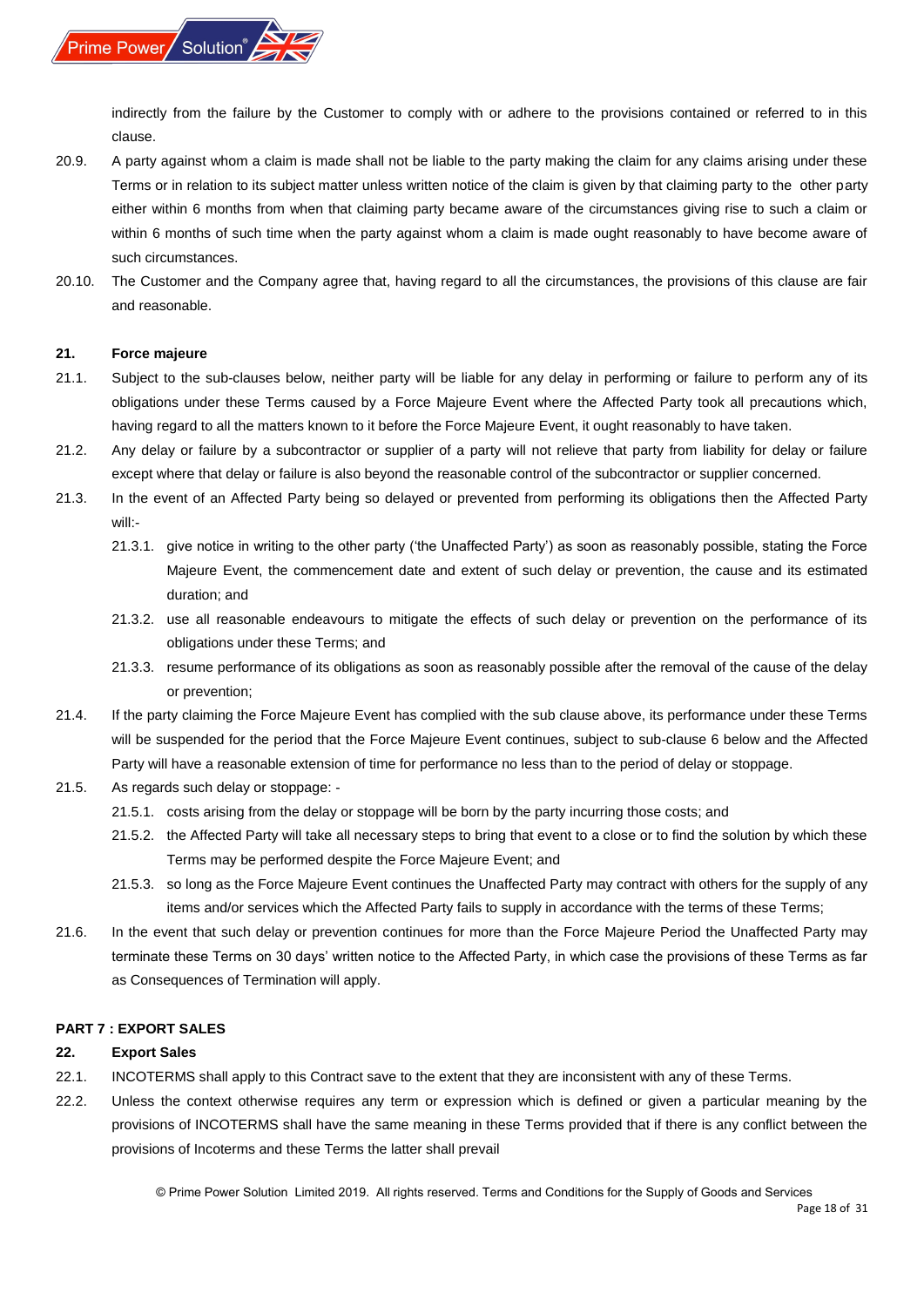- 22.3. When the Goods are supplied for export from the United Kingdom the provisions of these Terms shall apply and in particular the provision of sub clauses below shall be subject to any special terms agreed in writing between the Company and the Customer apply notwithstanding any other provisions of these Terms which may be inconsistent with this Clause 22.4. Prior to the anticipated date of delivery of any Goods or the commencement date of any services:
	- 22.4.1. the Customer shall obtain all consents licences and permissions which are required for the import of the Goods into the country or place where the same are to be delivered
		- 22.4.2. the Customer shall be liable for the payment of any duties on the Goods.
- 22.5. If any such consents licences or permissions are required not obtained prior to such anticipated date of delivery this shall not in any way relieve the Customer of its obligations to pay for the Goods but the Customer shall immediately notify the Company in writing of the failure to obtain the same and notwithstanding any other terms in this or any other contract relating to the Goods the Company shall be deemed to have made complete delivery when such Goods are available for collection ex-works from the Company's premises
- 22.6. Unless otherwise agreed in writing between the Company and the Customer delivery of the Goods shall be made in accordance with these Terms and in no circumstances shall the Company be under any obligation to give notice under Section 32(3) of the Sale of Goods Act 1979
- 22.7. The Customer shall be responsible for complying with any Applicable Law governing the importation of the Goods into the Country of destination and for payment of any duties.
- 22.8. The customer shall not enter into any contract with the company where the companies goods are to be supplied to a place, person or entity that is embargoed, sanctioned or subject to any restrictive measures from the UK government, the government of the USA, the United Nations, NATO or the African Union without the specific written permission of the company. In particular, but not exclusively no goods or services are to be supplied to North Korea, Iran, Sudan, Cuba, Venezuela. The customer acknowledges that the customer must respect the policies not only of its own government, but also comply with the policies of its suppliers who may be located in other jurisdictions and be subject to other laws.
- 22.9. If it becomes apparent that the customer is breaching or attempting to breach sanctions of any of the above entities, the company will have the option to do one or all the following.
	- 22.9.1. Cancel all contracts with the customer; no refunds for deposits paid will be;
	- 22.9.2. Cancel the contracts concerned with the customer; no refunds for deposits paid will be given;
	- 22.9.3. Recover from the customer damages, legal fees, administrative fees related to the breach or attempted breach;
	- 22.9.4. Inform the relevant authorities about the activity undertaken by the customer; including providing all communications to/from the customer without limitation.
	- 22.9.5. Nullify the warranty coverage provided on the products with immediate effect.
	- 22.9.6. Take any other action which is required by law; comply with any request without warrant or court order from any law enforcement official in any jurisdiction, or action that the company deems to be in its material interest, the interests of the national security of any nation or the interests of its employees or directors.
	- 22.9.7. The company may not disclose any / all of these actions to the customer unless legally compelled to do so;

## <span id="page-18-0"></span>**PART 8 : OPERATIVE PROVISIONS OF THESE TERMS**

## <span id="page-18-1"></span>**23. Commencement and duration**

23.1. These Terms shall come into effect on the Commencement Date and shall continue in force unless and until terminated in accordance with these Terms.

## <span id="page-18-2"></span>**24. Confidentiality**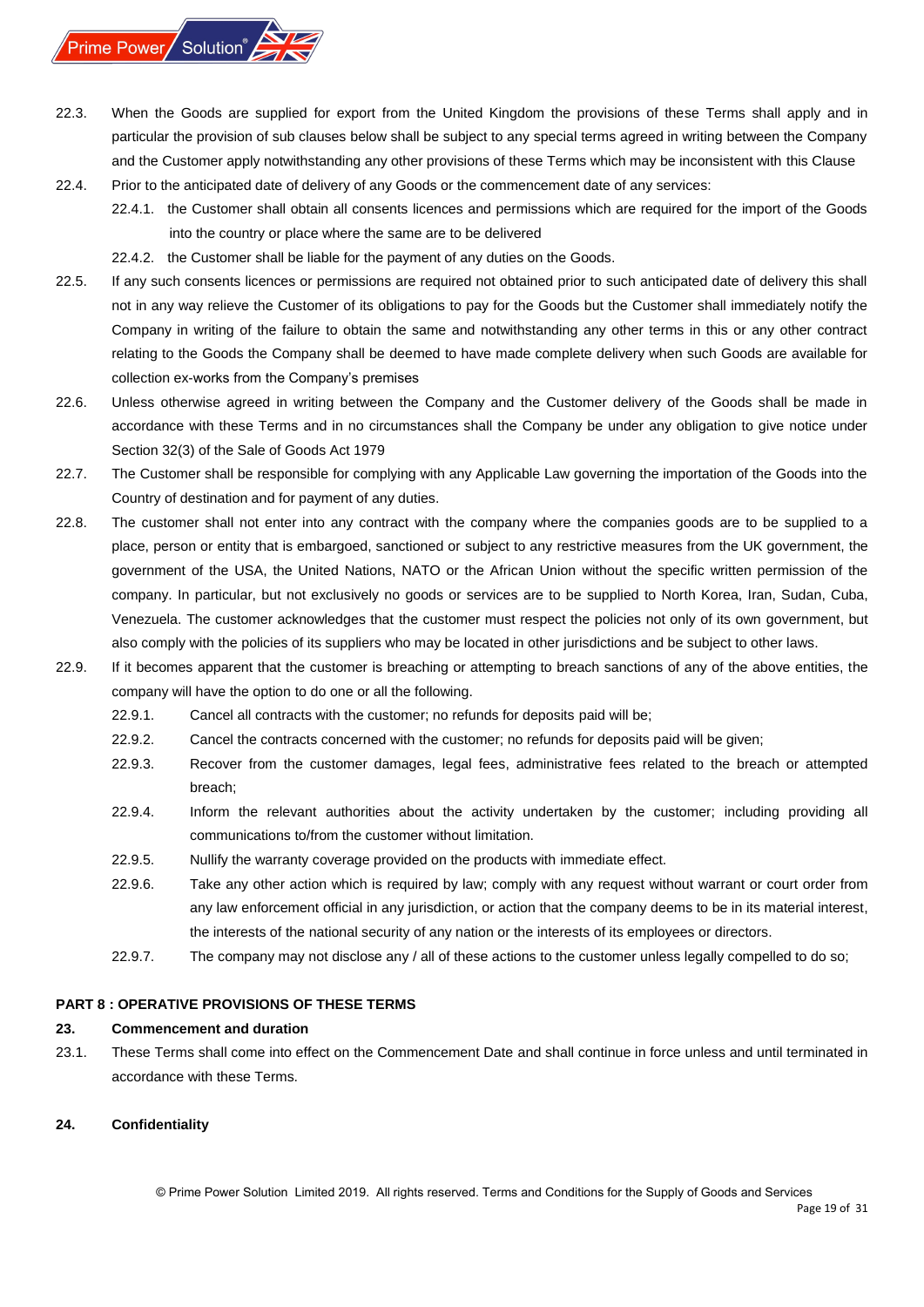

- 24.1. The Customer shall, unless otherwise authorised by this clause, treat as confidential and keep secret all Confidential Information with the same degree of care as it employs with regards its own confidential information of a like nature and in any event in accordance with the best current commercial security practices.
- 24.2. This clause shall not extend to any information which:-
	- 24.2.1. was lawfully in the possession of the Customer prior to the commencement of the negotiations leading to these Terms; or
	- 24.2.2. is already in the public domain or becomes so at a future date (otherwise than as a result of breach of these Terms) ; or
	- 24.2.3. the parties agree in writing is not confidential and may be disclosed; or
	- 24.2.4. is developed by a party without direct or indirect access to, or use or knowledge of, the information disclosed to it by the Company or the Company's Group
- 24.3. The Customer shall not without the prior written consent of the Company divulge any part of the Confidential Information to any person except:
	- 24.3.1. to their own Staff and then only to those Staff who need to know the same; or
	- 24.3.2. to the Customer's auditors, an officer of HM Revenue and Customs, a court of competent jurisdiction, governmental body or applicable regulatory authority and any other persons or bodies having a right or duty or obligation to know the business of the Customer and then only in pursuance of such right, duty or obligation; or
	- 24.3.3. to comply with the provisions of any Applicable Law.
- 24.4. The Customer undertakes to:
	- 24.4.1. advise all of its Staff who are provided with Confidential Information of the prohibitions against disclosure or improper use set out in these Terms; and
	- 24.4.2. acknowledge its liability to the Company for any disclosure or improper use by any such Staff ; and
	- 24.4.3. notify the Company promptly if it becomes aware of any breach of confidence by any person to whom it divulges or part of the Information; and
	- 24.4.4. give the Company all reasonable assistance in connection with any proceedings which the Company may institute against such person for any breach of confidence; and
- 24.5. The obligations of confidentiality in this clause shall remain in full force and effect during the Confidentiality Period not withstanding any termination of these Terms.
- 24.6. The Company reserves all rights in the Confidential Information. No rights or obligations in respect of the Confidential Information other than those expressly stated in these Terms are granted to the Customer, or to be implied from these Terms.

#### <span id="page-19-0"></span>**25. Entire agreement**

- 25.1. These Terms contains the whole terms between the parties in respect of the subject matter of these Terms and supersedes any prior terms, arrangement and understanding between the parties relating to that subject matter, save as provided in the sub clause below.
- 25.2. Any obligation of the parties under any non disclosure Terms entered into prior to these Terms shall remain in full force and effect in so far as there is no conflict between that Terms and these Terms.
- 25.3. The parties confirm:
	- 25.3.1. they have not entered into these Terms on the basis of any representations that are not expressly incorporated into these Terms; and
	- 25.3.2. no representations not expressly contained in these Terms have been made to them by any Staff of the other party.
- 25.4. Nothing in this clause shall limit or exclude liability for fraudulent misrepresentation.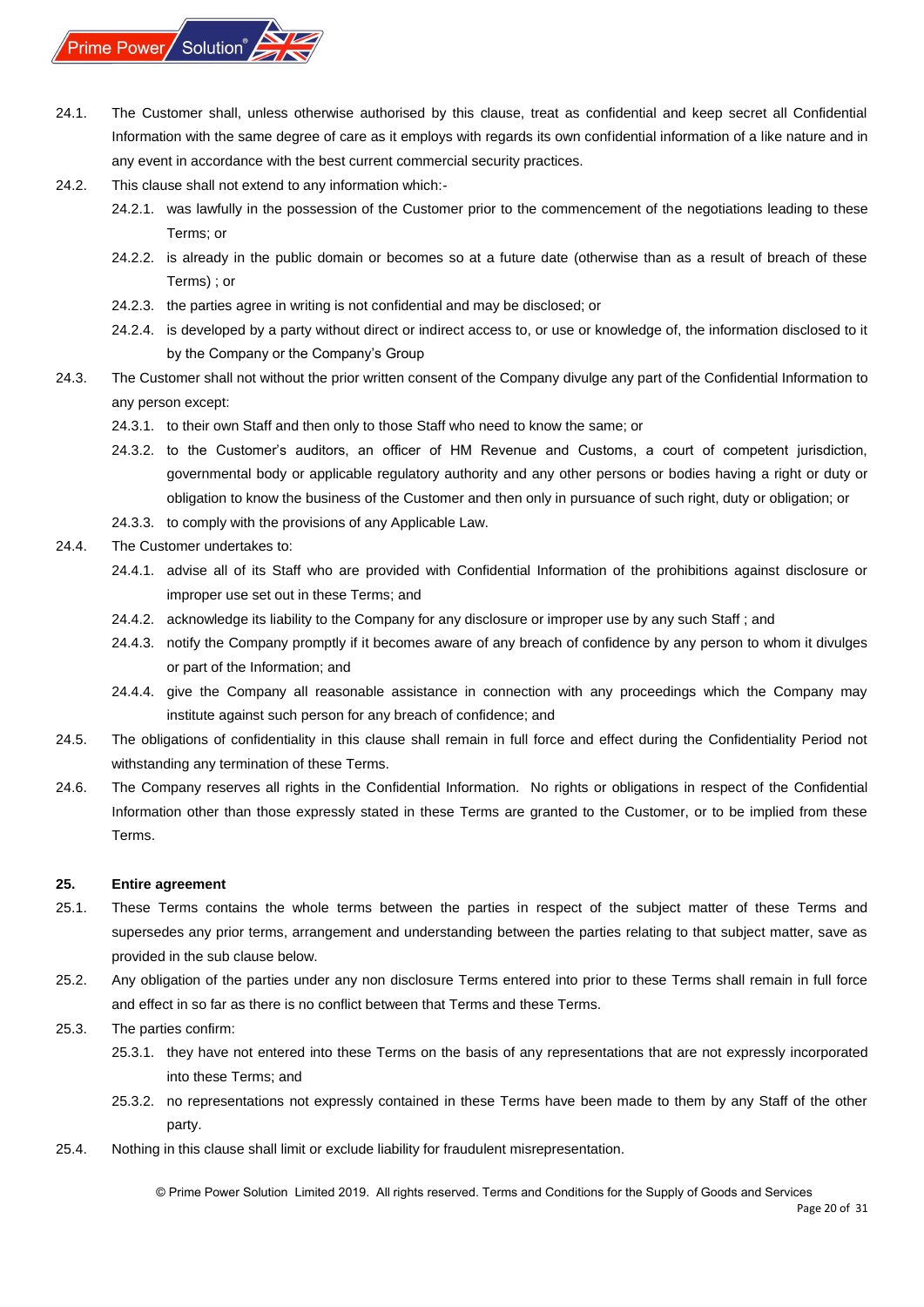

#### <span id="page-20-0"></span>**26. Severability**

- 26.1. If any provision of these Terms is in whole or in part, held by a court or other authority of competent jurisdiction to be invalid, illegal or unenforceable, that provision shall, to that extent, be severed from these Terms and rendered ineffective as far as possible without modifying the remaining provisions of these Terms and shall not in any way effect the validity or enforcement of these Terms.
- 26.2. If any invalid, illegal or unenforceable provision would be valid, legal and enforceable if some part of it were deleted, the provision shall apply with whatever modification is necessary to give effect to the commercial intention of the parties.
- 26.3. In the event of any such deletion the parties shall negotiate in good faith in order to agree the terms of a mutually acceptable and satisfactory alternative revision in place of the provisions so deleted.

#### <span id="page-20-1"></span>**27. Amendments and consent**

- 27.1. These Terms or any Contract may not be released, discharged, supplemented, interpreted, amended, varied or modified in any manner unless:-
	- 27.1.1. set out in writing; and
	- 27.1.2. expressed to amend these Terms; and
	- 27.1.3. signed by a duly authorised executive officer of each of the parties ; and
	- 27.1.4. attached as a Memorandum forming part of these Terms or endorsed on the acknowledgement of order issued by the Company to the Customer.
- 27.2. Any typographical, clerical or other error or omission in any sales literature, quotation, price list, acceptance of offer, invoice or other document or information used by the Company shall be subject to correction without any liability on the part of the Company**.**

#### <span id="page-20-2"></span>**28. Waiver**

- 28.1. The failure or delay by either party in enforcing at any time or for any period any rights shall not be deemed to be a waiver or in any way prejudice any right of that party under these Terms.
- 28.2. No waiver of any rights or of any breach of any contractual terms shall be deemed to be a waiver of any other right or any later breach.
- 28.3. Any waiver shall only be effective:-
	- 28.3.1. if set out in writing; and
	- 28.3.2. if expressed as a waiver; and
	- 28.3.3. if signed by a duly authorised officer or representative of each of the parties; and
	- 28.3.4. to the party to whom it is addressed; and
	- 28.3.5. for the specific circumstances for which it is given

#### <span id="page-20-3"></span>**29. Cumulative remedies**

29.1. The rights and remedies contained in these Terms are cumulative and not exclusive of any rights or remedies provided by law.

#### <span id="page-20-4"></span>**30. Partnerships, agency and joint ventures**

30.1. Nothing in these Terms shall be deemed to constitute an agency, partnership, joint venture, fiduciary relationship or other relationship between the parties other than a contractual relationship expressly provided for in these Terms and neither of them shall have the authority or power to bind the other of them or to contract in the name of or create a liability against that other in any way or for any purpose unless expressly provided for in these Terms.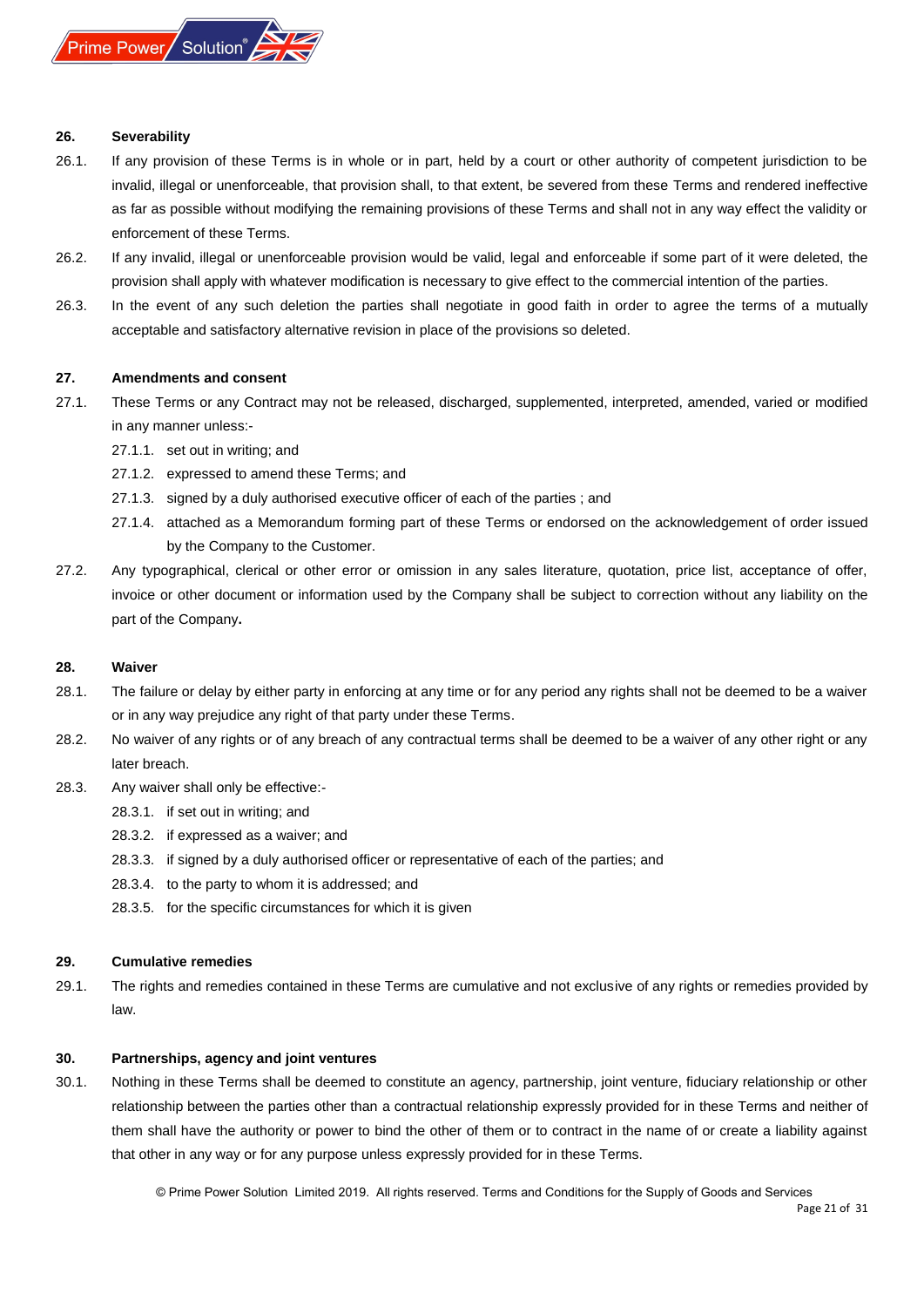

#### <span id="page-21-0"></span>**31. Assignment**

- 31.1. The Customer shall not assign or transfer or purport to assign or transfer any of its rights or obligations under these Terms.
- 31.2. Any attempted assignment in violation of this clause will be void and without effect.

#### <span id="page-21-1"></span>**32. Subcontracting**

32.1. The Company reserves the right to perform all and any of its obligations under the Contract by one or more subcontractors of its choice. All these Terms apply notwithstanding that the work is performed by sub-contractors.

#### <span id="page-21-2"></span>**33. Third party rights**

- 33.1. The Company may perform any of its obligations or exercise any of its rights under these Terms by itself or through any member of the Company's Group **PROVIDED THAT** any act or omission of any such other member shall be deemed to be the act or omission of the Company.
- 33.2. For the purposes of the Contracts (Rights of Third Parties) Act 1999 each member of the Company's Group shall have the benefit of these Terms.
- 33.3. Except as provided in this clause no term of these Terms is intended to confer a benefit on, or to be enforceable by any person other than a party to these Terms or successor or permitted assignee under The Contracts (Rights of Third Parties) Act 1999.
- 33.4. This clause does not affect any right or remedy of a third party which exists which is available apart from that Act.

#### <span id="page-21-3"></span>**34. Notices**

- 34.1. All notices required to be given under these Terms, save where oral notices permitted by these Terms, shall be:-
	- 34.1.1. English and in writing ; and
	- 34.1.2. sent using a permitted method marked for attention of the parties nominated representative of the party intended to be served at the permitted address ; and
	- 34.1.3. signed by or on behalf of the duly authorised officer of the Party giving the notice ; and
	- 34.1.4. marked for the attention of the Company's Representative (in the case of notices given to the Company) ; and
	- 34.1.5. deemed to be given to and received by in accordance with this clause.
- 34.2. The permitted methods of service of any notices, save where oral notice is permitted by these Terms, and the corresponding dates on which service is deemed to be given to and received by the addressee as follows:

| <b>Method of service</b>                            | Deemed day of service                                        |  |  |
|-----------------------------------------------------|--------------------------------------------------------------|--|--|
| <b>First class recorded post (postage pre paid)</b> | The 2 <sup>nd</sup> day after it was signed for by a company |  |  |
|                                                     | director:                                                    |  |  |
| <b>Personal delivery</b> of the document to or      |                                                              |  |  |
| leaving it at a permitted address or with a         |                                                              |  |  |
| representative of the party to be served:           |                                                              |  |  |
| after 5.00pm                                        | The next day                                                 |  |  |
| before 5.00pm                                       | The day that the document was delivered                      |  |  |
| in any other case                                   | On the next business day after it was transmitted            |  |  |
| electronic method<br>(where<br><b>Other</b>         | The 2 <sup>nd</sup> day after the day on which receipt was   |  |  |
| agreed between the parties)                         | confirmed.                                                   |  |  |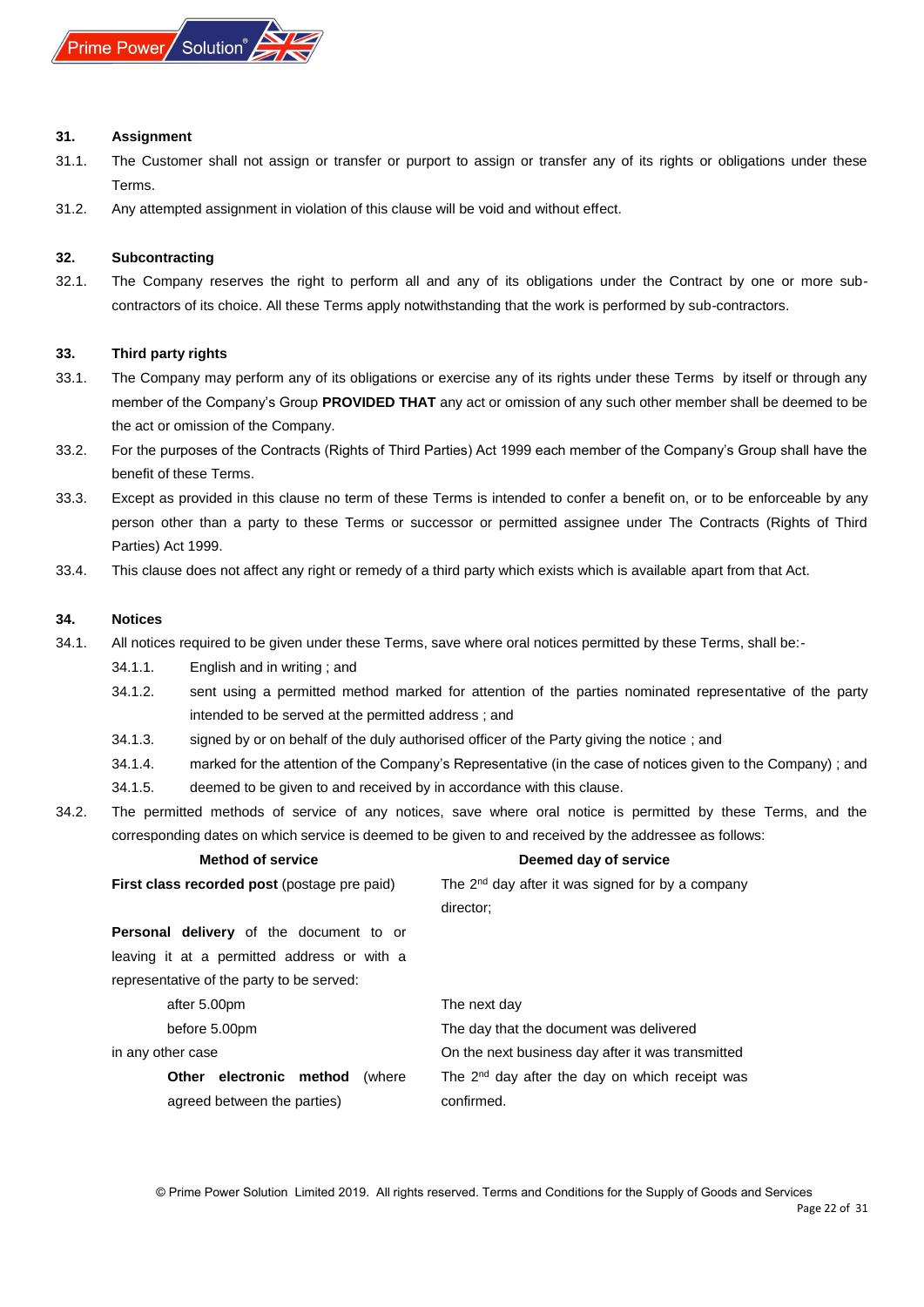

#### **Method of service Deemed day of service**

- 34.3. In proving the giving of the notice it shall be sufficient to prove that:
	- 34.3.1. the notice was left ; or
	- 34.3.2. the envelope containing the notice was properly addressed and posted; or
	- 34.3.3. the applicable means of electronic communication was addressed and despatched, and despatch of the transmission was confirmed and/or acknowledged as the case may be.
- 34.4. The original of any notice or other communication given by facsimile shall be forwarded to the recipient(s) immediately following transmission but the non-arrival of that original shall not affect the validity of the notice or other communication by facsimile.
- 34.5. The address of each party for all notices under or in connection with these Terms is as specified in these Terms or as last notified by that party in writing to the other parties (including, if by fax, the provision of a facsimile number) .
- 34.6. Each of the parties will give notice to the other of the change of any address or telephone, fax or email or similar number as soon as practicable and in any event within 48 hours of such change or acquisition.
- 34.7. Unless stated otherwise, the provisions of this clause shall not apply to day to day communication between representatives of the parties relating to the performance of the services in these Terms.

#### <span id="page-22-0"></span>**35. Language**

- 35.1. These Terms is made only in the English language.
- 35.2. If there is any conflict in the meaning between the English language version of these Terms and any version or translation of it any other language, the English language version shall prevail.

#### <span id="page-22-1"></span>**36. Survival of terms**

36.1. Termination of these Terms shall not in any way prejudice or affect the operation of any of the provisions of these Terms which contemplate or are capable of operation after termination and accordingly all such provisions shall continue in full force and effect after termination.

#### <span id="page-22-2"></span>**PART 9 : TERMINATION**

#### <span id="page-22-3"></span>**37. Scope of termination**

37.1. The provisions of this Part concerning termination shall apply to any particular Contract PROVIDED THAT the ground for termination relates, in the reasonable opinion of the Company, only to that particular Contract alone. For the avoidance of doubt any remaining Contracts and these Terms shall continue in accordance with the terms of these Terms unless, in the reasonable opinion of the Company, the ground for termination is sufficiently serious that any further Contracts are affected by the default or event, in which case the termination shall apply to such of those Contracts which, in the reasonable opinion of the Company, are affected.

#### <span id="page-22-4"></span>**38. Rights to terminate without notice**

- 38.1. The Company may upon serving written notice on the Customer which is in default ("the Defaulting Party") immediately terminate these Terms upon the occurrence of any of the following events ("Events of Default")
	- 38.1.1. the Customer:
		- 38.1.1.1. committing any serious breach of any term of these Terms which is not capable of being remedied; or
		- 38.1.1.2. committing a material breach of any of its obligations under these Terms where such breach is: 38.1.1.2.1. capable of remedy; but which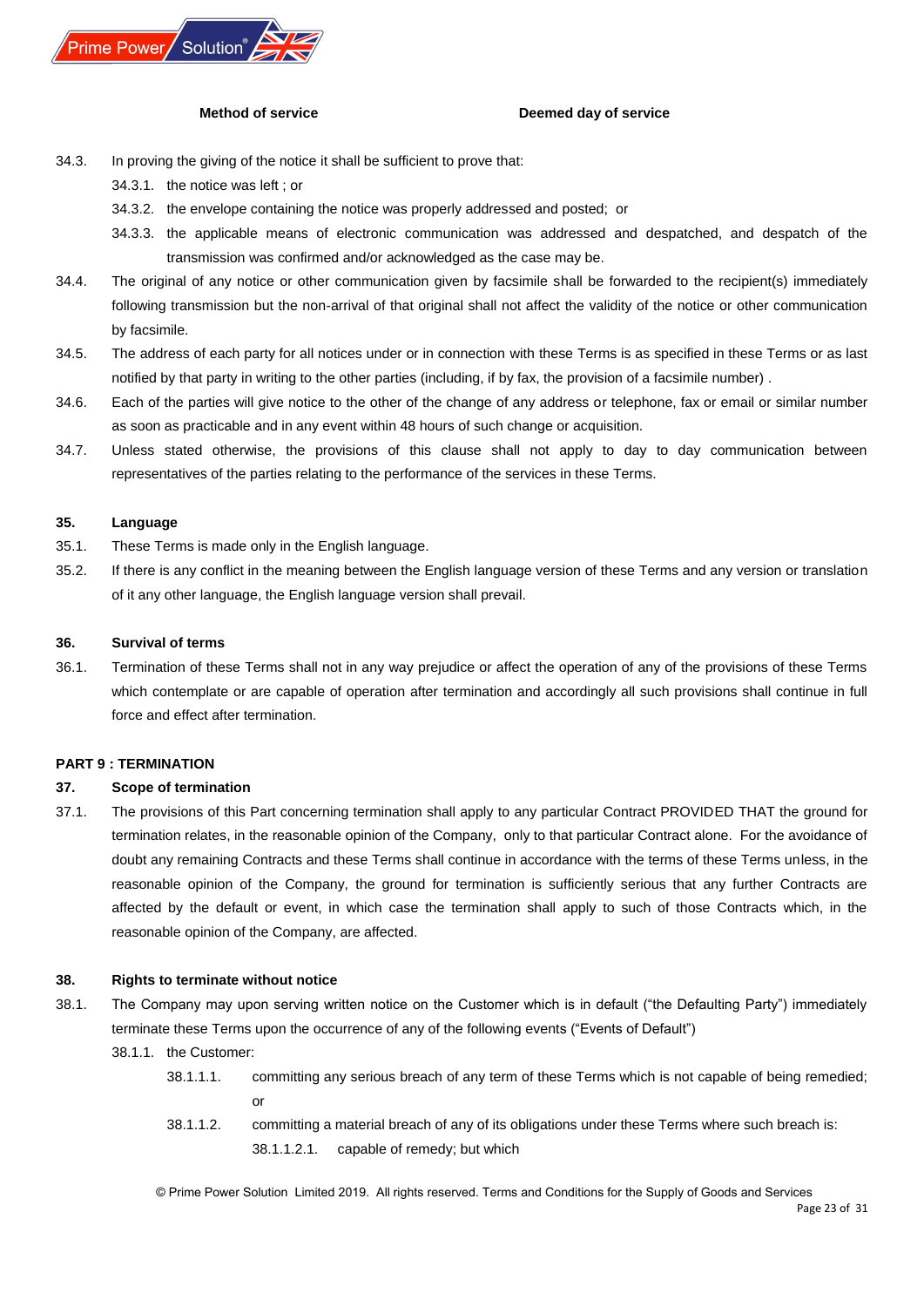

- 38.1.1.2.2. has not been remedied
- 38.1.1.2.3. within 14 days after receipt of a written notice identifying the breach and requiring remedy of the same ; or
- 38.1.1.3. committing two or more serious breaches of these Terms within any period of 6 months ; or
- 38.1.1.4. repeatedly committing breaches of any of the terms of these Terms in such a manner as to reasonably justify the opinion that its conduct is inconsistent with it having the intention or ability to give effect to the terms of these Terms ; or
- 38.1.2. the Customer suspending or ceasing, or threatening to suspend or cease, to carry on the whole or a substantial part of its business; or
- 38.1.3. the Customer becoming subject to an Insolvency Event; or
- 38.1.4. the Customer failing to satisfy a judgment in excess of the Judgment Limit entered against it within 21 days after it becomes aware of the judgment, EXCEPT WHERE
	- 38.1.4.1. it provides evidence on an ongoing basis to the reasonable satisfaction of the other party that steps have been initiated within the 21 days to appeal, review or rescind the judgment and to procure suspension or execution of the judgment; and
	- 38.1.4.2. that such steps are being expeditiously proceed

in which case the period of 21 days shall run from the date on which the judgment becomes final, or the date on which the attempt to procure suspension of the execution fails.

## <span id="page-23-0"></span>**39. The Company's additional rights to terminate without notice**

- 39.1. The Company shall have the right, without prejudice to its other rights or remedies, to terminate these Terms immediately upon notice to the Customer if the Customer:
	- 39.1.1. fails to pay any amount due under these Terms on the due date for payment and remains in default not less that 14 days after being notified in writing to make such payment ; or
	- 39.1.2. is guilty of any conduct which in the reasonable opinion of the Company may bring the Company into disrepute ; or
	- 39.1.3. undergoes a material adverse change in its business ; or
	- 39.1.4. undergoes a Change of Control which does not result in control passing to a company, that immediately prior to the change in question, was an affiliate of the Customer; or
	- 39.1.5. sells all of its assets or is merged or reorganised in circumstances where it is not the surviving entity; or
	- 39.1.6. disputes the ownership or validity of the Company's IPR.

## <span id="page-23-1"></span>**40. Consequences of termination**

- 40.1. The Company shall not be liable to the Customer in respect of any termination whatever the cause for the termination unless otherwise provided for in these Terms.
- 40.2. Upon and with effect from the Termination Date:
	- 40.2.1. All rights and obligations of the parties shall cease to have effect immediately upon termination of these Terms except that termination shall not affect:
		- 40.2.1.1. the accrued rights and obligations of the parties at the Termination Date; and
		- 40.2.1.2. the continued existence and validity of the rights and obligations of the parties under those clauses which are expressed to be or being of a continuing nature and are intended to survive termination, including non-solicitation and confidentiality.
	- 40.2.2. the Customer shall:

40.2.2.1. pay: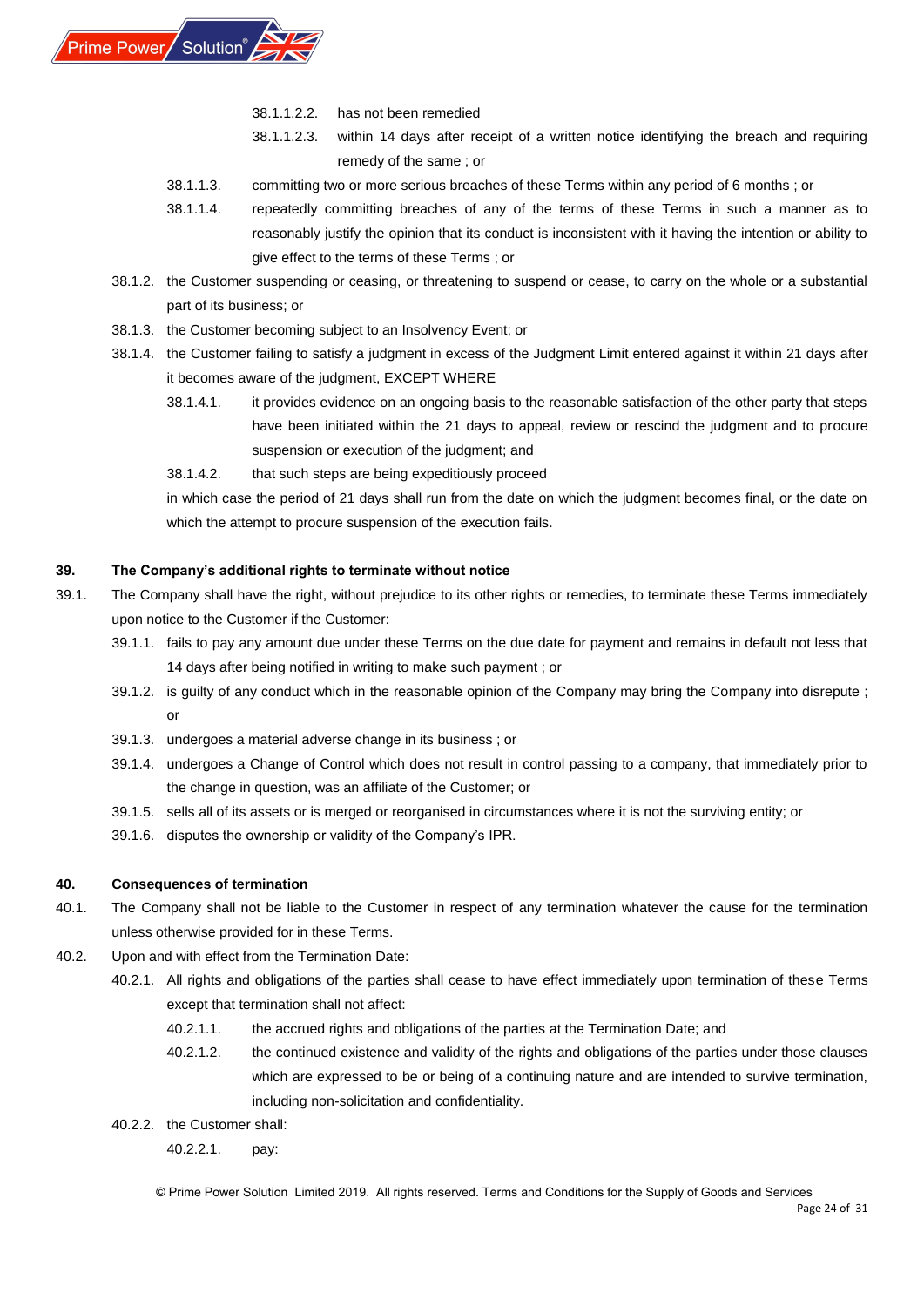

- 40.2.2.1.1. all amounts due to the Company pursuant to Cancellation of the Contract(s) in accordance with these Terms and any appropriate apportionments shall be made on a time basis; or
- 40.2.2.1.2. the cost to the Company of any goods, works or materials expended in the execution and in preparation for the execution of the Contract and further in every case the profit which the Company might reasonably have been made on such Contract but the Company shall give credit to the amount of any such costs (but not profit) recovered in respect of the same goods or materials by virtue of any other contract and the amount of any deposit recovered from the Customer. Such sum ascertained as aforesaid shall be certified by the auditors to the company and their certificate shall be final
- 40.2.2.2. immediately return and surrender to the Company anything belonging to the Company which is in its possession or control (excluding Confidential Information); and
- 40.2.2.3. immediately return and surrender to the Company all documents and materials (and any copies) containing, reflecting, incorporating or based on, the Company's Confidential Information, provided that the Customer may retain documents and materials (and any copies) containing, reflecting, incorporating or based on, the Company's Confidential Information to the extent required by law or Applicable Law; and
- 40.2.2.4. erase the Company's Confidential Information from the Customer's computer systems (to the extent possible) ; and
- 40.2.2.5. if requested by the Company, certify in writing, to the Company that it has complied with the requirements of this clause.

#### 40.2.3. the Company:

- 40.2.3.1. may withhold any money due under these Terms to the Customer; and
- 40.2.3.2. may suspend any further Contracts
- 40.2.3.3. may suspend the delivery of any Goods or the commencement of any Services under any Contract
- 40.2.3.4. shall have a lien on any property belonging to the Customer in the Company's possession as security for payment in full by the Customer for amounts due to the Company pursuant to these Terms.
- 40.2.3.5. and the expenses incurred by the Company in consequence of such removal storage and/or disposal.
- 40.3. If the Customer fails to reimburse the Company for the sums referred to in the clauses above within 28 days after the date of the Company's demand then the Company may (and the Customer irrevocably authorises the Company to):
	- 40.3.1. sell the items removed, dismantle and/or stored ; and
	- 40.3.2. deduct its costs and expenses and other sums as set out in the clauses above due from the proceeds of sale ; and
	- 40.3.3. deliver the balance (if any) to the Customer.

#### <span id="page-24-0"></span>**PART 10 : RESOLVING DISPUTES**

#### <span id="page-24-1"></span>**41. Dispute resolution procedure**

- 41.1. Any dispute which arises in regard to:
	- 41.1.1. the interpretation or validity of these Terms or any Contract; or
	- 41.1.2. the carrying into effect of these Terms or any Contract; or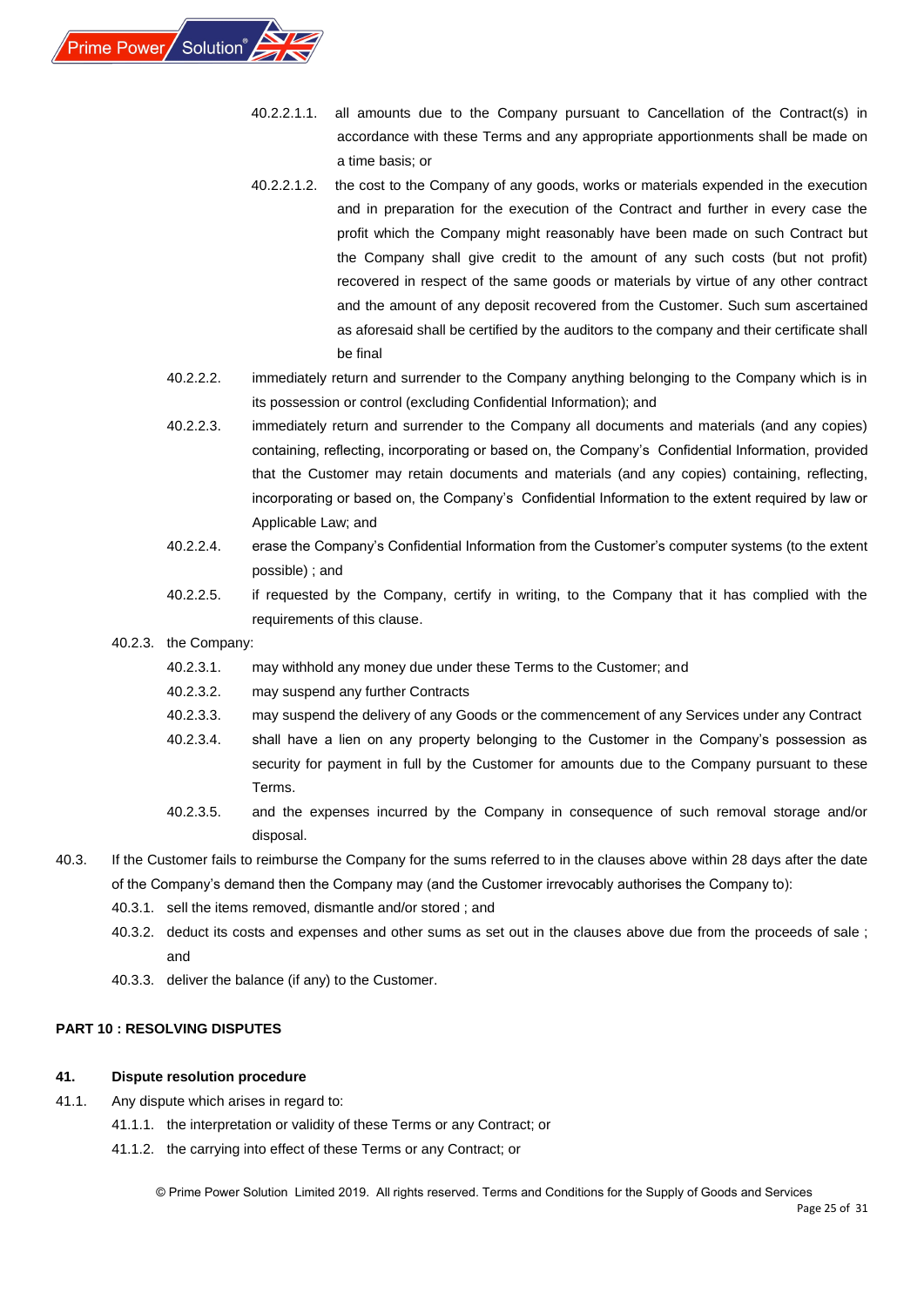

- 41.1.3. any of the parties' rights and obligations arising from these Terms or any Contract; or
- 41.1.4. the termination or purported termination of these Terms or any Contract; or
- 41.1.5. consequences arising from the termination or purported termination of these Terms or any Contract; or
- 41.1.6. the rectification or proposed rectification of these Terms, or out of or pursuant to these Terms or on any matter which in terms of these Terms requires terms by the parties (other than where injunctive relief may be obtained from a court of competent jurisdiction);
- 41.1.7. any other dispute which arises between the parties

shall be dealt with by the parties on the basis set out in this Part

- 41.2. Any dispute arising out of or in connection with these Terms or any Contract (other than any IPR-related disputes) will be dealt with as follows:-
	- 41.2.1. where there is a dispute the aggrieved party shall notify the other party in writing of the nature of the dispute with as much detail as possible about the deficient performance of that other party ; and
	- 41.2.2. the representative of each of the parties shall meet in person at the next progress meeting or at an earlier date if so requested by any party in order to reach an agreement about the nature of the deficiency and the corrective action to be taken by the respective parties ; and
	- 41.2.3. the members of the relevant meeting shall use their best endeavours to resolve disputes arising out of these Terms; and
	- 41.2.4. if the dispute is not resolved at that meeting, the dispute will be referred to the management levels shown below in the timescale shown below in an attempt to resolve the dispute ; and

| Level                 | <b>Timescale</b>          | Company                          | <b>Customer</b>                  |
|-----------------------|---------------------------|----------------------------------|----------------------------------|
| $2nd$ level           | Within 7 days of referral | Director                         | Director                         |
| 3 <sup>rd</sup> level | Within 7 days of referral | Managing Director or<br>Chairman | Managing Director<br>or Chairman |

- 41.2.5. If the dispute is not resolved at that initial meeting, the escalation will continue with the same maximum time interval up to the third management level ; and
- 41.2.6. If the unresolved dispute is having a material effect on the performance of these Terms or any Contract, the parties will use their respective best endeavours to reduce the elapse of time in reaching a resolution of the dispute ; and
- 41.2.7. If any of the above personnel is unable to attend the meeting, a substitute may attend, provided that such substitute has at least the same seniority and is authorised to settle the unresolved dispute ; and
- 41.2.8. Each party will use all reasonable endeavours to reach a negotiated resolution through the above dispute resolution procedures ; and
- 41.2.9. The specific format for such resolution will be left to the reasonable discretion of the relevant management level, but may include the preparation and submission of statements of fact or of position ; and
- 41.2.10. If a dispute is not resolved at the meeting of the third management level, then either party may (at such meeting or within 14 days of its conclusion) request that the dispute be referred to an expert to be agreed between the parties ; and
- 41.2.11. If the parties cannot agree on an expert to act within 14 days of the date of the request to appoint an expert, such independent expert will be appointed by the Centre for Dispute Resolution on the application of either party ; and
- 41.2.12. Any person to whom a reference is made to the above clauses will act as an expert and not as an arbitrator ; and
- 41.2.13. The parties agree that the decision of the expert (which will be given writing (stating reasons) will be final and binding on the parties ; and